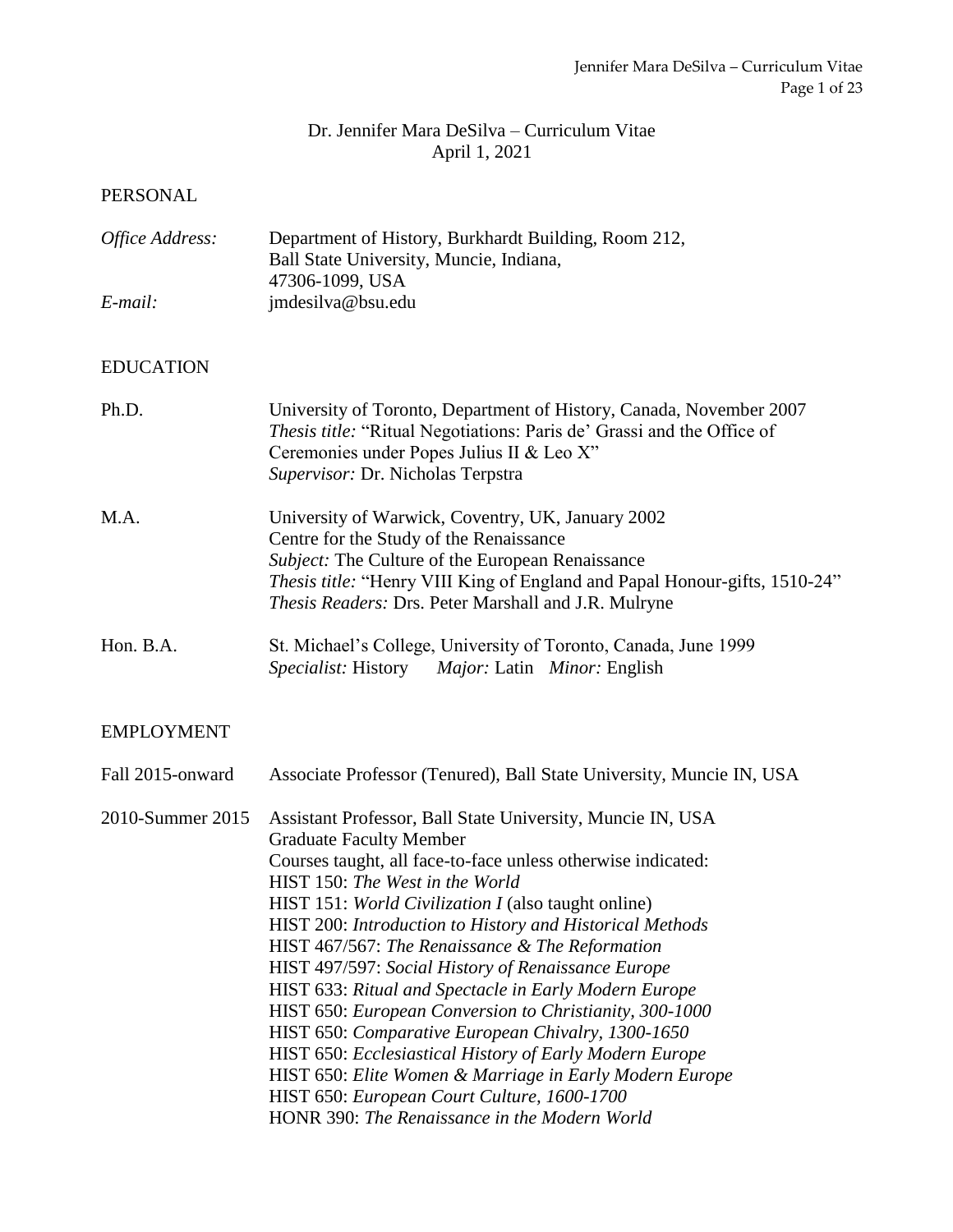| 2007-2010   | Visiting Assistant Professor (2007-9), Adjunct Professor (2009-10) Eastern<br>Connecticut State University, Willimantic CT, USA |
|-------------|---------------------------------------------------------------------------------------------------------------------------------|
|             | 2007-8 & Fall 2009 Adjunct Professor, Sacred Heart University, Fairfield CT, USA                                                |
| Summer 2006 | Course Instructor, University of Toronto, Toronto ON, Canada                                                                    |

### EDITED VOLUMES

| 2020 | Eternal Ephemera: the Papal Possesso and its Legacies in Early Modern<br>Rome, eds. Jennifer Mara DeSilva and Pascale Rihouet (Toronto: Centre for<br><b>Reformation and Renaissance Studies)</b>                                                                                                                                                                                                                                                                                                 |
|------|---------------------------------------------------------------------------------------------------------------------------------------------------------------------------------------------------------------------------------------------------------------------------------------------------------------------------------------------------------------------------------------------------------------------------------------------------------------------------------------------------|
| 2020 | The Early Modern Classroom, vol. 51 supplement, The Sixteenth Century<br>Journal; eds. JM DeSilva, WAM Leeson, and B Pitkin,<br>https://www.escj.org/early-modern-classroom<br>This supplement includes forty-six short (1,500-3,000 words), peer-reviewed<br>teaching-focused articles.                                                                                                                                                                                                          |
| 2019 | The Borgia Family: Rumor and Representation, ed. Jennifer Mara DeSilva<br>(New York and Abingdon: Routledge)                                                                                                                                                                                                                                                                                                                                                                                      |
|      | Reviews:<br>A. Burgess-Williams, Renaissance and Reformation / Renaissance et Réforme<br>43, no. 3 (2020): 297-300, https://doi.org/10.33137/rr.v43i3.35328                                                                                                                                                                                                                                                                                                                                       |
| 2016 | Editor of a special issue of <i>Royal Studies Journal</i> (Vol. 3, No. 2) that explores<br>"Taking Possession of Early Modern Europe."<br>https://www.rsj.winchester.ac.uk/7/volume/3/issue/2/                                                                                                                                                                                                                                                                                                    |
| 2015 | The Sacralization of Space and Behavior in the Early Modern World, ed.<br>Jennifer Mara DeSilva (Aldershot, Hampshire: Ashgate Publishers)                                                                                                                                                                                                                                                                                                                                                        |
|      | Reviews:<br>D.Y. Ghirardo, Renaissance Quarterly 72.2 (2019): 696-97.<br>J. Goodale, Church History 86.3 (2017): 888-90.<br>A. Dialeti, <i>Historein</i> 16 (2017): 181-84.<br>W. de Boer, English Historical Review 132 (2017): 384-85.<br>A.C. Fleming, Sixteenth Century Journal 47 (2016): 681-82.<br>M. Musillo, European History Quarterly 46 (2016): 342-43.<br>S. Ditchfield, Journal of Jesuit Studies 3 (2016): 302-04.<br>J. Alexander, Catholic Historical Review 102 (2016): 836-37. |
| 2012 | Episcopal Reform and Politics in Early Modern Europe, ed. Jennifer Mara<br>DeSilva (Kirksville, MO: Truman State University Press)                                                                                                                                                                                                                                                                                                                                                                |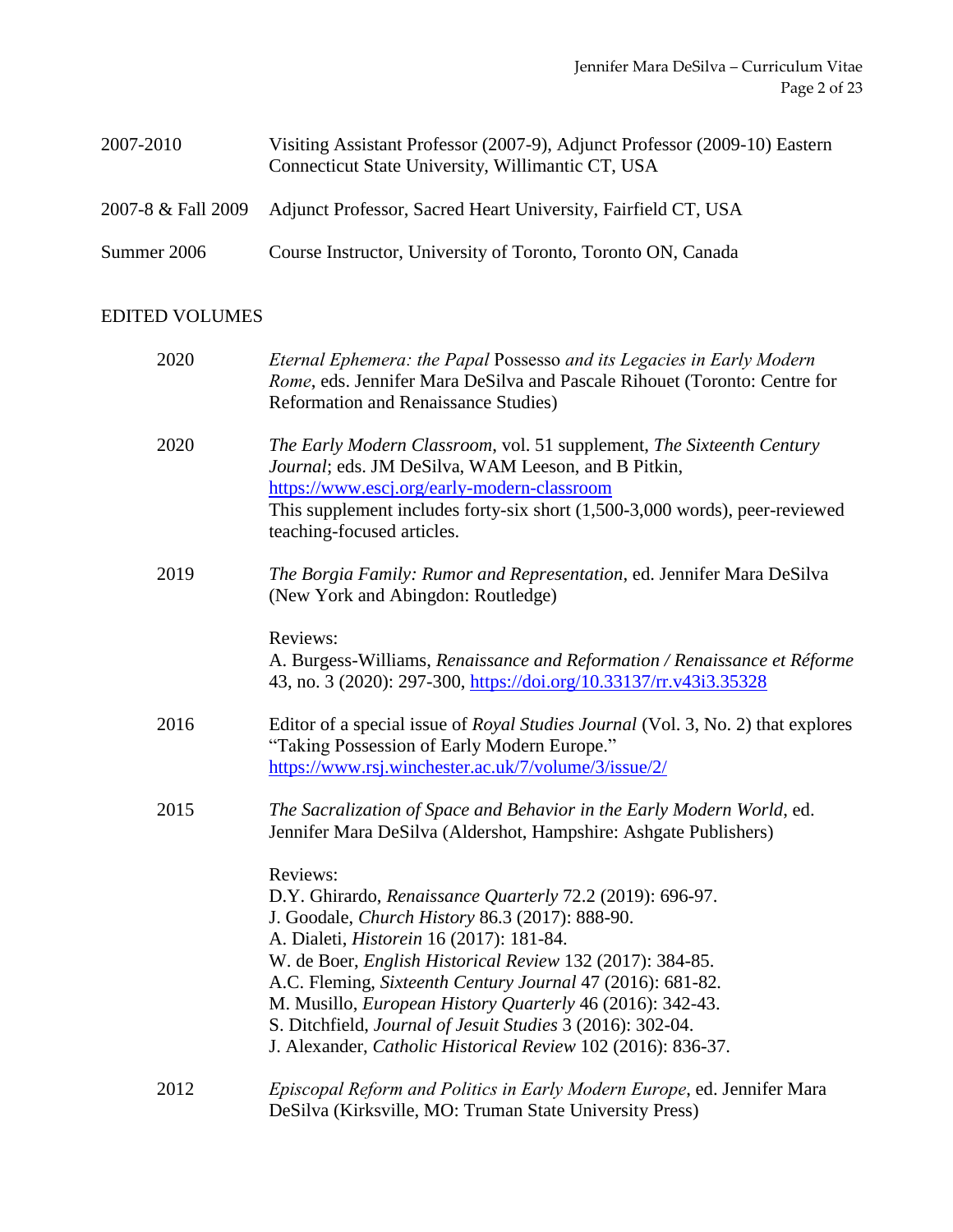|      | Reviews:                                                                                  |
|------|-------------------------------------------------------------------------------------------|
|      | W. Abbott, Church History 83 (2014): 479-81.                                              |
|      | J.W. O'Malley, The Journal of Ecclesiastical History 65 (2014): 420-21.                   |
|      | A. Forrestal, Renaissance Quarterly 66 (2013): 1026-27.                                   |
|      | T. Worcester, Sixteenth Century Journal 44 (2013): 573.                                   |
|      | D.S. Peterson, Renaissance and Reformation/Renaissance et Réforme 36<br>$(2013): 166-68.$ |
| 2010 | Co-editor of a special issue of The Journal of Early Modern History (Vol. 14,             |
|      | No. 6) examining pan-European diplomatic networks originating in Italy (with              |
|      | Catherine Fletcher).                                                                      |

### EDITORSHIPS

|           | 2019 onward Editor (one of three), The Sixteenth Century Journal  |
|-----------|-------------------------------------------------------------------|
|           | 2019 onward Editorial Board, Royal Studies Journal                |
| 2013-2018 | Section Editor Medieval/Early Modern Italy, Royal Studies Journal |

### PUBLICATIONS (Single Author)

| "Episcopal Charity and Princely Liberality: Leo X's Household and<br>his Possesso (1513)," in Eternal Ephemera: the Papal Possesso and its<br>Legacies in Early Modern Rome, eds. Jennifer Mara DeSilva and Pascale<br>Rihouet (Toronto: Centre for Reformation and Renaissance Studies, 2020), pp.<br>211-48.                                        |
|-------------------------------------------------------------------------------------------------------------------------------------------------------------------------------------------------------------------------------------------------------------------------------------------------------------------------------------------------------|
| "Mapping the Transformation of Information into Knowledge in Early Modern<br>Florence: Using the <i>DECIMA Project</i> to Assess Higher Order Thinking Skills<br>through Student Reflection," Teaching History: A Journal of Methods (Vol.<br>45, no. 1, pp. 2-30).<br>Available: https://openjournals.bsu.edu/teachinghistory/article/view/1561/1895 |
| "The Rituals of the Cardinalate: Creation and Abdication" in The Companion<br>to the Early Modern Cardinal, eds. Mary Hollingsworth, Miles Pattenden, and<br>Arnold Witte (Leiden: Brill, 2020), pp. 40-57.                                                                                                                                           |
| "Gaming to Learn: Pedagogical Uses of Board Games," The Sixteenth Century<br><i>Journal</i> (Vol. 50, no. 4, pp. 1135-1141).                                                                                                                                                                                                                          |
| "What would Rome be without a Good Plot? Telling Tales about the Borgias"<br>(pp. 1-33) and "The Secularization of Cesare Borgia and the American Motion<br>Picture Production Code" (pp. 250-275) in The Borgia Family: Rumor and<br>Representation, ed. J.M. DeSilva (New York and Abingdon: Routledge, 2019).                                      |
|                                                                                                                                                                                                                                                                                                                                                       |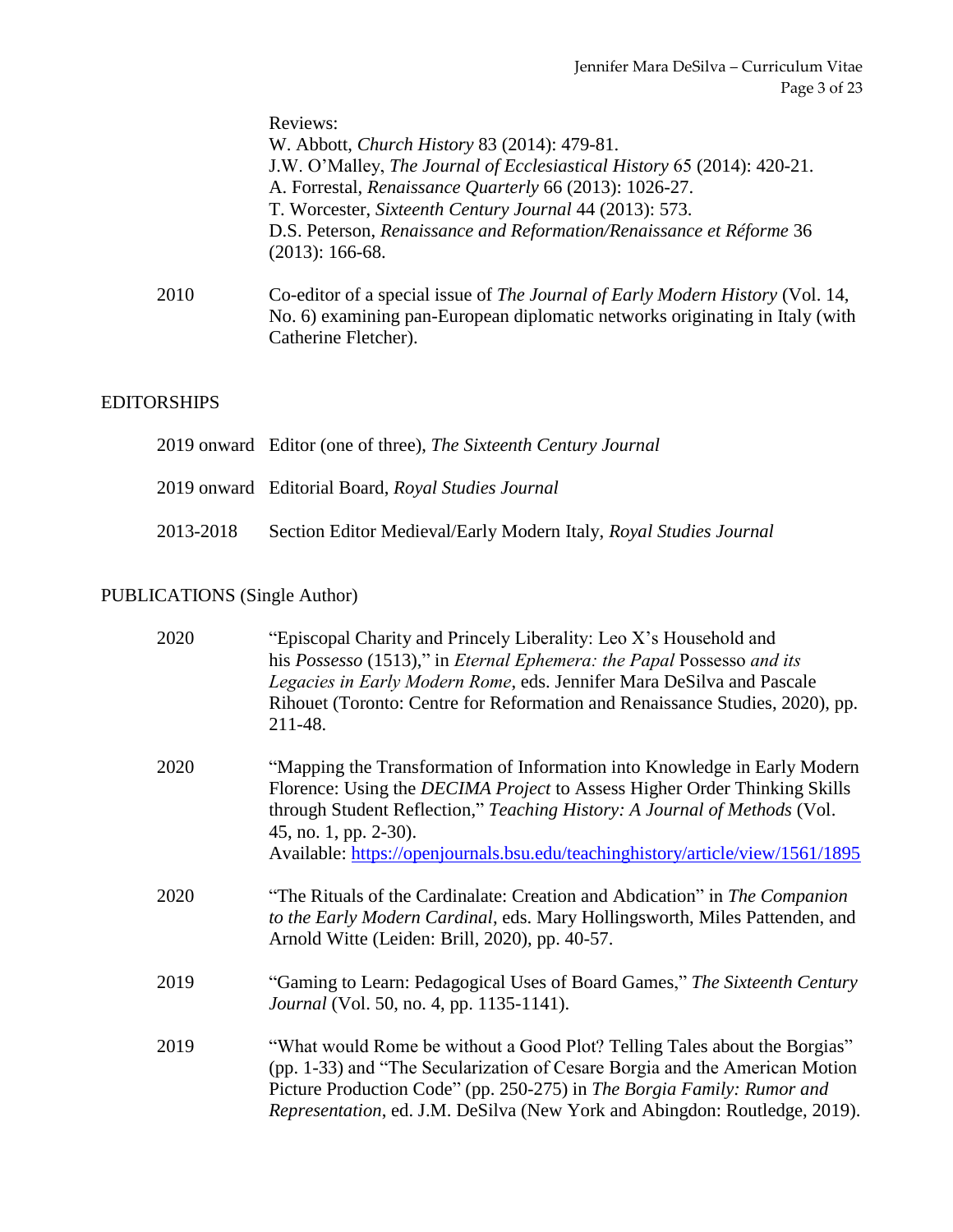| 2019 | "Princely Patronage on Display: The Case of Cardinal Pietro Riario and Pope<br>Sixtus IV, 1471-1474," Royal Studies Journal (Vol. 6, No. 1, pp. 55-79).<br>Available: https://www.rsj.winchester.ac.uk/articles/144/                                                                                                                              |
|------|---------------------------------------------------------------------------------------------------------------------------------------------------------------------------------------------------------------------------------------------------------------------------------------------------------------------------------------------------|
| 2017 | "Politics and Dynasty: Under-aged Cardinals in the Catholic Church, 1420-<br>1605," Royal Studies Journal (Vol. 4, No. 2, pp. 81-102). A special issue on<br>"Princes of the Church: Renaissance Cardinals and Kings" edited by Glenn<br>Richardson.                                                                                              |
|      | Available: http://www.rsj.winchester.ac.uk/index.php/rsj/article/view/133/671                                                                                                                                                                                                                                                                     |
| 2016 | "Taking Possession: Rituals, Space and Authority," Royal Studies Journal<br>(Vol. 3, No. 2, pp. 1-17)<br>Available: http://www.rsj.winchester.ac.uk/index.php/rsj/article/view/109                                                                                                                                                                |
| 2016 | "Articulating Work and Family: Lay Papal Relatives in the Papal States, 1420-<br>1549," Renaissance Quarterly (Vol. 69, No. 1, pp. 1-39)                                                                                                                                                                                                          |
| 2015 | "Preventing Sloth and Preserving the Liturgy: Organizing Sacred Space in<br>Sixteenth-Century Rome" (pp. 33-80) and "Introduction: 'Piously Made':<br>Sacred Space and the Transformation of Behavior" (pp. 1-32) in The<br>Sacralization of Space and Behaviour in the Early Modern World, ed. J.M.<br>DeSilva (Aldershot, Hampshire: Ashgate).  |
| 2013 | "Ecclesiastical Dynasticism in Early Modern Bologna: the Canonical Chapters<br>of San Pietro and San Petronio," Bologna - Cultural Crossroads from the<br>Medieval to the Baroque: Recent Anglo-American Scholarship, eds. Gian<br>Mario Anselmi, Angela De Benedictis, and Nicholas Terpstra (Bologna:<br>Bononia University Press), pp. 173-91. |
|      | Reviews:<br>Nadja Aksamija, Renaissance Quarterly 67.3 (2014): 989-90.<br>Jan Vandeburie, The Sixteenth Century Journal 45.1 (2014): 159-61.                                                                                                                                                                                                      |
| 2012 | "Pluralism, Liturgy and the Paradoxes of Reform: a Reforming Pluralist in<br>early sixteenth-century Rome," The Sixteenth Century Journal (Vol. 43, No. 4,<br>pp. 1061-78)                                                                                                                                                                        |
| 2012 | "The Absentee Bishop in Residence: Paris de' Grassi, bishop of Pesaro, 1513-<br>28" (pp. 88-109) and "Introduction: A Living Example" (pp. 1-25) in<br>Episcopal Reform and Politics in Early Modern Europe, ed. J.M. DeSilva<br>(Kirksville, MO: Truman State University Press).                                                                 |
| 2012 | "The Transformation of the Pope: The Second Vatican Council (1962-65) and<br>The Agony and The Ecstasy (1965)," The Journal of Religion and Film (Vol.<br>16, No. 2, Article 8 online)<br>Available: http://digitalcommons.unomaha.edu/jrf/vol16/iss2/8                                                                                           |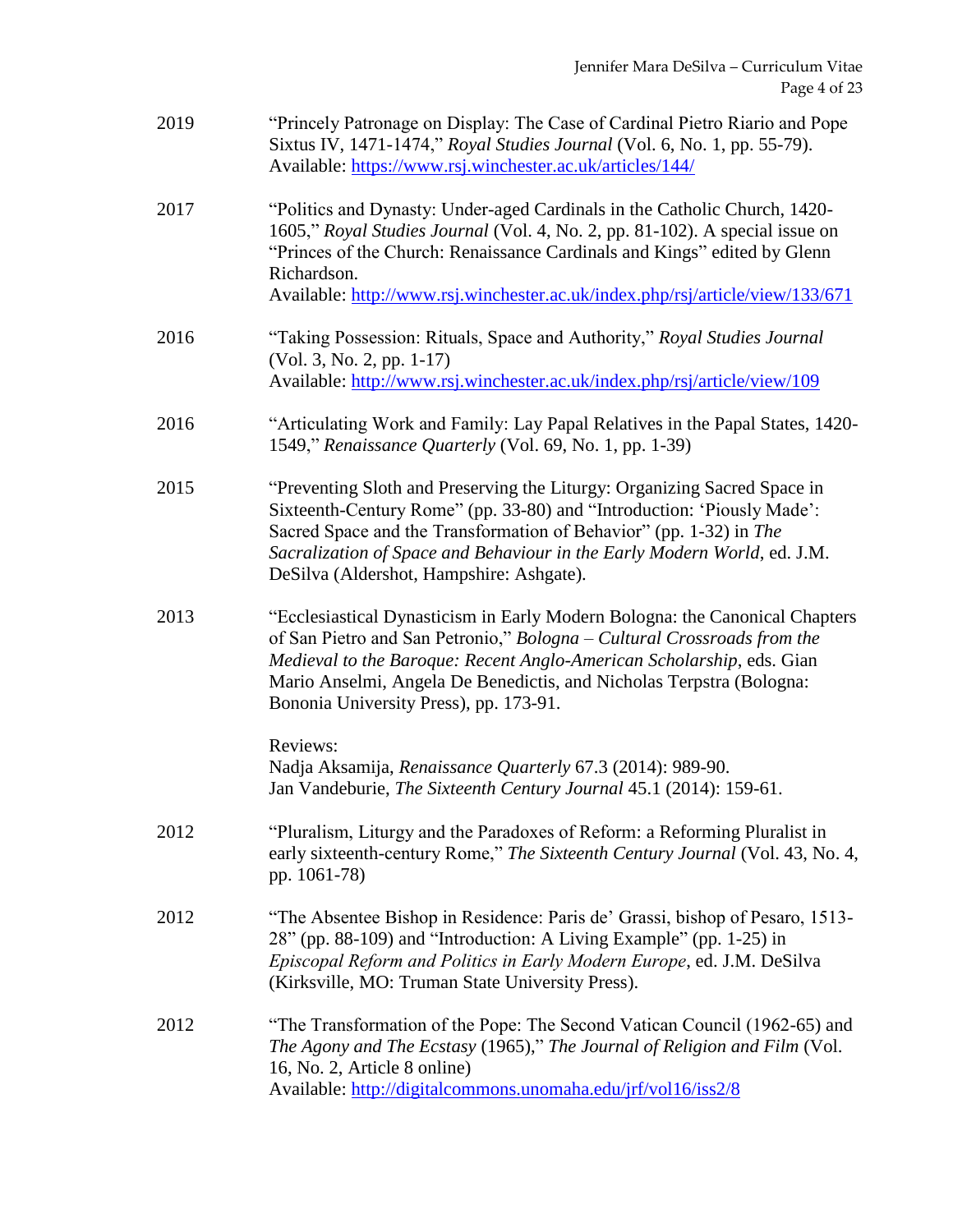| 2012 | "Personal' Rituals: The Office of Ceremonies and Papal Weddings, 1483-     |
|------|----------------------------------------------------------------------------|
|      | 1521," Marriage in Premodern Europe: Italy and Beyond, ed. Jacqueline      |
|      | Murray (Toronto: Centre for Reformation & Renaissance Studies), pp. 47-71. |
|      | https://crrs.ca/publications/es27/                                         |

#### Reviews:

Tovah Bender, *Renaissance Quarterly* 66.1 (2013): 302-03. Joanne M. Ferraro, *Journal of Interdisciplinary History* 44.1 (2013): 116-18. Thomas Kuehn, *The Historian* 75.4 (2013): 907-08. Thomas Deutscher, *Canadian Journal of History/Annales canadiennes d'histoire* 48.1 (2013): 133-34.

- 2011 "Appropriating Sacred Space: Private Chapel Patronage and Institutional Identity in Sixteenth-century Rome – the Case of the Office of Ceremonies," *The Catholic Historical Review* (Vol. 97, No. 4, pp. 653-78)
- 2010 "Official and Unofficial Diplomacy between Rome and Bologna: the de' Grassi Family under Pope Julius II, 1503-1513" *The Journal of Early Modern History* (Vol. 14, No. 6, pp. 535-57)
- 2008 "Senators or courtiers: negotiating models for the College of Cardinals under Julius II and Leo X" *Renaissance Studies* (Vol. 22, No. 2, pp. 154-73)

#### PUBLICATIONS (Contributing Author)

| 2021 | Jennifer Mara DeSilva and Emily McGuire, "Revising Mary Queen of Scots:<br>from Protestant Persecution to Patriarchal Struggle," Journal of Religion and<br>Film (Vol. 25, No. 1 Article 59 online)<br>Available: https://digitalcommons.unomaha.edu/jrf/vol25/iss1/59                                                               |
|------|--------------------------------------------------------------------------------------------------------------------------------------------------------------------------------------------------------------------------------------------------------------------------------------------------------------------------------------|
| 2020 | JM DeSilva, WAM Leeson, B Pitkin, "Teaching the Early Modern World in<br>the Era of COVID-19," The Early Modern Classroom, The Sixteenth Century<br>Journal 51 supp., https://www.escj.org/blog/teaching-early-modern-world-era-<br>$\frac{\text{covid-19.html}}{\text{Lum23}}$ (June 23, 2020)                                      |
| 2018 | Brendan Cook and Jennifer Mara DeSilva, "Princely Ambiguity: A Translation<br>of Nicholas of Modrus' Funeral Oration for Cardinal Pietro Riario: <i>Oratio in</i><br>funere Petri Cardinalis Sancti Sixti (1474)," Royal Studies Journal (Vol. 5,<br>No. 2, pp. 92-128)<br>Available: https://www.rsj.winchester.ac.uk/articles/152/ |
| 2017 | Jennifer Mara DeSilva and Alison R. Orewiler, "Depictions of Catholic and<br>Protestant Bodies in <i>Elizabeth</i> (dir. Kapur, 1998)," The Journal of Religion<br>and Film (Vol. 21, No. 2, Article 15 online)<br>Available: http://digitalcommons.unomaha.edu/jrf/vol21/iss2/15                                                    |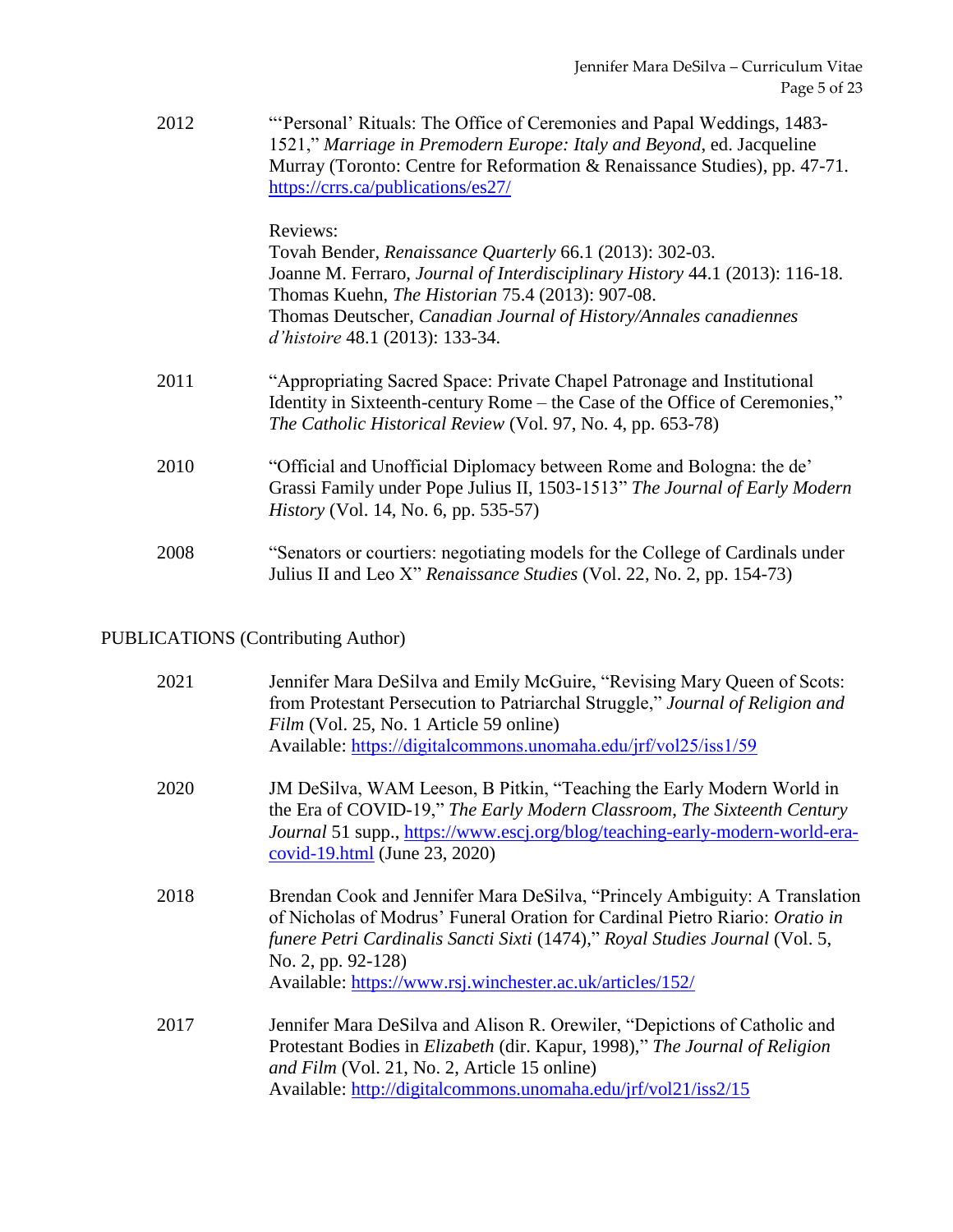- 2010 Catherine Fletcher and Jennifer Mara DeSilva, "Italian Ambassadorial Networks in Early Modern Europe: An Introduction," *The Journal of Early Modern History* (Vol. 14, No. 6, pp. 505-12)
- 2009 Pearce, J. M., Santini, A. L., and DeSilva, J. M., "Solar photovoltaic energy for mitigation of climate change: a catalytic application of Catholic social thought," *Worldviews: Global Religions, Culture, and Ecology* (Vol. 13, pp. 92-118)

### DIGITAL PROJECTS

2017-18 *Office-Holding and the De' Grassi Family of Bologna, 1400-1800*, StoryMaps Project, [https://bsumaps.maps.arcgis.com/apps/MapSeries/index.html?appid=4a666c3b](https://bsumaps.maps.arcgis.com/apps/MapSeries/index.html?appid=4a666c3b9ba34241b20c56cd18741718) [9ba34241b20c56cd18741718](https://bsumaps.maps.arcgis.com/apps/MapSeries/index.html?appid=4a666c3b9ba34241b20c56cd18741718) Funded by the Digital Scholarship Lab, Ball State University, Muncie, IN.

#### PUBLICATIONS (Non-refereed Academic)

| 2012 | "Red Hat Strategies: Elevating Cardinals, 1470-1549," Early Modern Rome,<br>1341-1667, ed. Portia Prebys (Ferrara: Edizioni Edisai, 2012), pp. 729-41.                                |
|------|---------------------------------------------------------------------------------------------------------------------------------------------------------------------------------------|
| 2008 | "The Expectation of Patronage: Paolo Cortesi and Pope Julius II," Proceedings<br>of the American Historical Association (Ann Arbor, MI: National Archive<br>Publishing Company, 2008) |

#### PUBLICATIONS UNDER REVIEW OR IN EDITING

- "Papal Commemoration, 1300-1700: Institutional Memory and Dynasticism," *Memorialising Premodern Monarchs*, ed. Gabriella Storey (Palgrave Macmillan, 2021/2) – accepted for publication.
- with Barry Torch, "Pius II's many texts and voices: crusade promotion, St. Andrew's head, and the *Andreis* of 1462," *Renaissance Studies* – revised and resubmitted.
- "The Roman Clerical Household as a Site for Provision to Office, Respectability, and Clerical Masculinity," *Masculinities in the Pre-Modern World*, eds. Konrad Eisenbichler and Jacqueline Murray (Centre for Renaissance and Reformation Studies, 2022) – under review.
- *Curial Advancement in Rome: The Office of Ceremonies, 1466-1528* monograph under contract with Brill and now working through positive external reviews.
- "Papal Ceremonial," *The Cambridge History of the Papacy*, eds. Joëlle Rollo-Koster, Miles Pattenden, Melody Eichenbauer, Iben Fonnesberg-Schmidt, and Robert Ventresca (Cambridge University Press, 2023) – under review.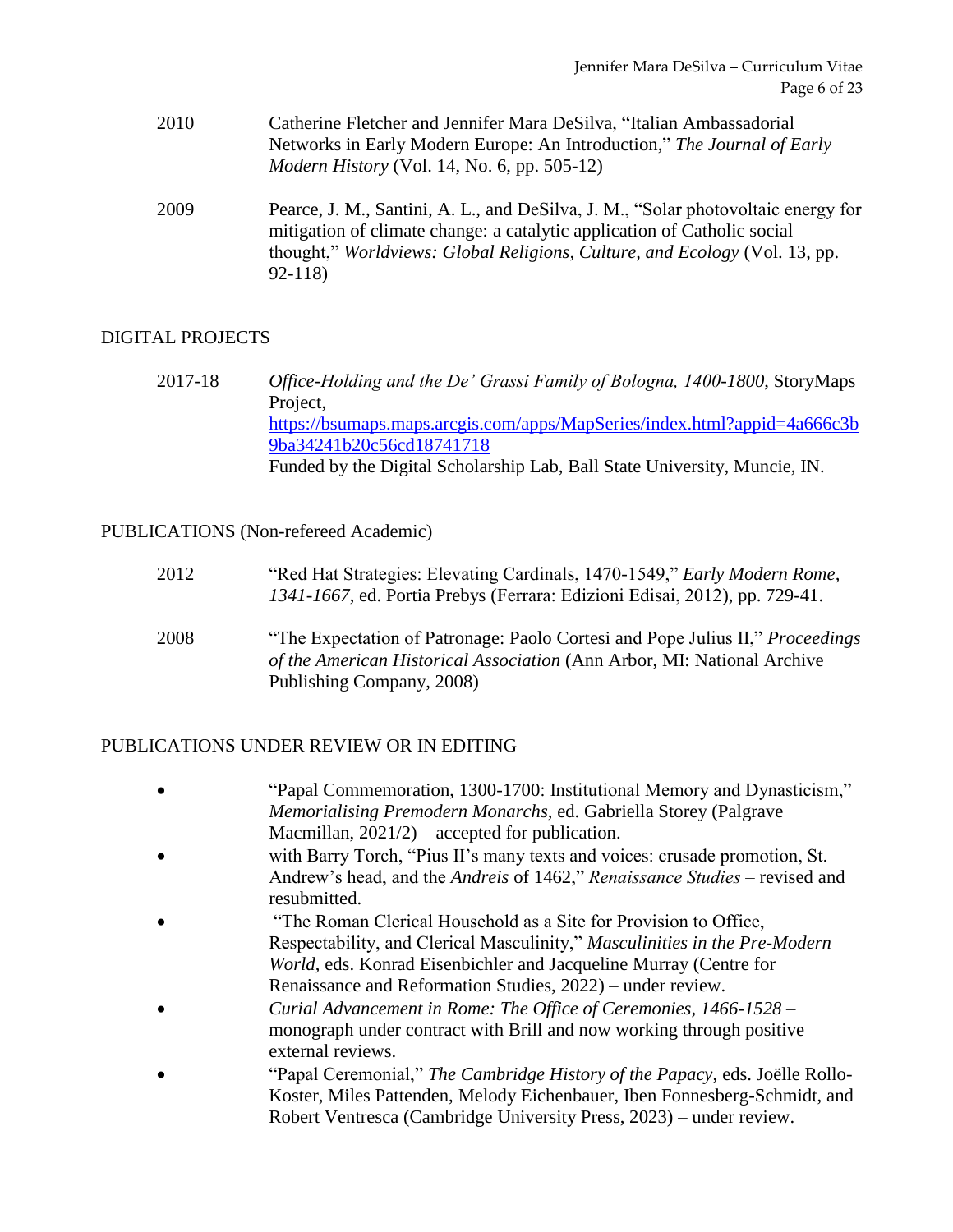# REVIEWS – (of Refereed Research Studies)

| 2021 | Review of James A. Palmer, The Virtues of Economy. Governance, Power, and<br>Piety in Late Medieval Rome (Cornell University Press, 2019) Church History |
|------|----------------------------------------------------------------------------------------------------------------------------------------------------------|
|      | and Religious Culture (forthcoming)                                                                                                                      |
| 2021 | Review of Stefan Bauer, The Invention of Papal History: Onofrio Panvinio                                                                                 |
|      | between Renaissance and Catholic Reform (Oxford University Press, 2020)                                                                                  |
|      | <b>LSE Review of Books</b>                                                                                                                               |
|      | (https://blogs.lse.ac.uk/lsereviewofbooks/2021/01/11/book-review-the-                                                                                    |
|      | invention-of-papal-history-onofrio-panvinio-between-renaissance-and-                                                                                     |
|      | catholic-reform-by-stefan-bauer/)                                                                                                                        |
| 2020 | Review of Abigail Brundin, et al. The Sacred Home in Renaissance Italy                                                                                   |
|      | (Oxford University Press, 2018) Renaissance and Reformation / Renaissance                                                                                |
|      | et Réforme (Vol. 43, No. 2, pp. 359-362)                                                                                                                 |
| 2020 | Review of Silvia Z. Mitchell (ed.), The Spanish Habsburg Court during the                                                                                |
|      | Reign of Carlos II (1665-1700). Special issue of The Court Historian. The                                                                                |
|      | International Journal of Court Studies, vol. 23, no. 2 (December 2018)                                                                                   |
|      | <b>Bulletin for Spanish and Portuguese Historical Studies</b>                                                                                            |
|      | (https://asphs.net/article/review-of-silvia-z-mitchell-ed-the-spanish-habsburg-                                                                          |
|      | court-during-the-reign-of-carlos-ii-1665-1700/)                                                                                                          |
| 2020 | Review of Pamela M. Jones, et al. (eds.), A Companion to Early Modern                                                                                    |
|      | Rome, 1492-1692 (Brill, 2019) Renaissance and Reformation / Renaissance et                                                                               |
|      | Réforme (Vol. 43, No. 1, pp. 248-251)                                                                                                                    |
| 2019 | Review of Monique Maillard-Luypaert, Alain Marchandisse, Bertrand Schnerb                                                                                |
|      | (eds.), Évêques et cardinaux princiers et curiaux (XIVe- début XVIe siècle)                                                                              |
|      | (Brepols, 2017) Renaissance Quarterly (Vol. 72, No. 3, pp. 1051-53)                                                                                      |
| 2019 | Review of Carocci, Sandro, and Isabella Lazzarini, eds. Social Mobility in                                                                               |
|      | Medieval Italy (1100-1500) (Viella, 2018) Renaissance and Reformation /                                                                                  |
|      | Renaissance et Réforme (Vol. 42, No. 3, pp. 207-209)                                                                                                     |
| 2019 | Review of J.R. Mulryne et al., eds. Occasions of State: Early Modern                                                                                     |
|      | European Festivals and the Negotiation of Power (Routledge, 2019)                                                                                        |
|      | Renaissance and Reformation / Renaissance et Réforme (Vol. 42, No. 2, pp.                                                                                |
|      | $237 - 240$                                                                                                                                              |
| 2018 | Review of Roisin Cossar, Clerical Households in Late Medieval Italy (Harvard                                                                             |
|      | UP, 2017) The Sixteenth Century Journal (Vol. 49, No. 3, pp. 864-866)                                                                                    |
| 2018 | Review of Sarah Rubin Blanshei (ed.), A Companion to Medieval and                                                                                        |
|      | Renaissance Bologna (Brill, 2018) Renaissance and Reformation /                                                                                          |
|      | Renaissance et Réforme (Vol. 41, No. 4, pp. 215-218)                                                                                                     |
| 2018 | Review of Miles Pattenden, Electing the Pope in Early Modern Italy, 1450-                                                                                |
|      | 1700 (Oxford, 2017) Renaissance and Reformation / Renaissance et Réforme                                                                                 |
|      | $(Vol. 41, No. 1, pp. 229-31)$                                                                                                                           |
| 2017 | Review of Kirsi Salonen, Papal Justice in the Late Middle Ages: the Sacra                                                                                |
|      | Romana Rota (Routledge, 2016) Renaissance and Reformation / Renaissance                                                                                  |
|      | et Réforme (Vol. 40, No. 4, pp. 240-42)                                                                                                                  |
| 2017 | Review of John M. Hunt, The Vacant See in Early Modern Rome (Brill, 2016)                                                                                |
|      | Church History and Religious Culture (Vol. 97, No. 2, pp. 283-85)                                                                                        |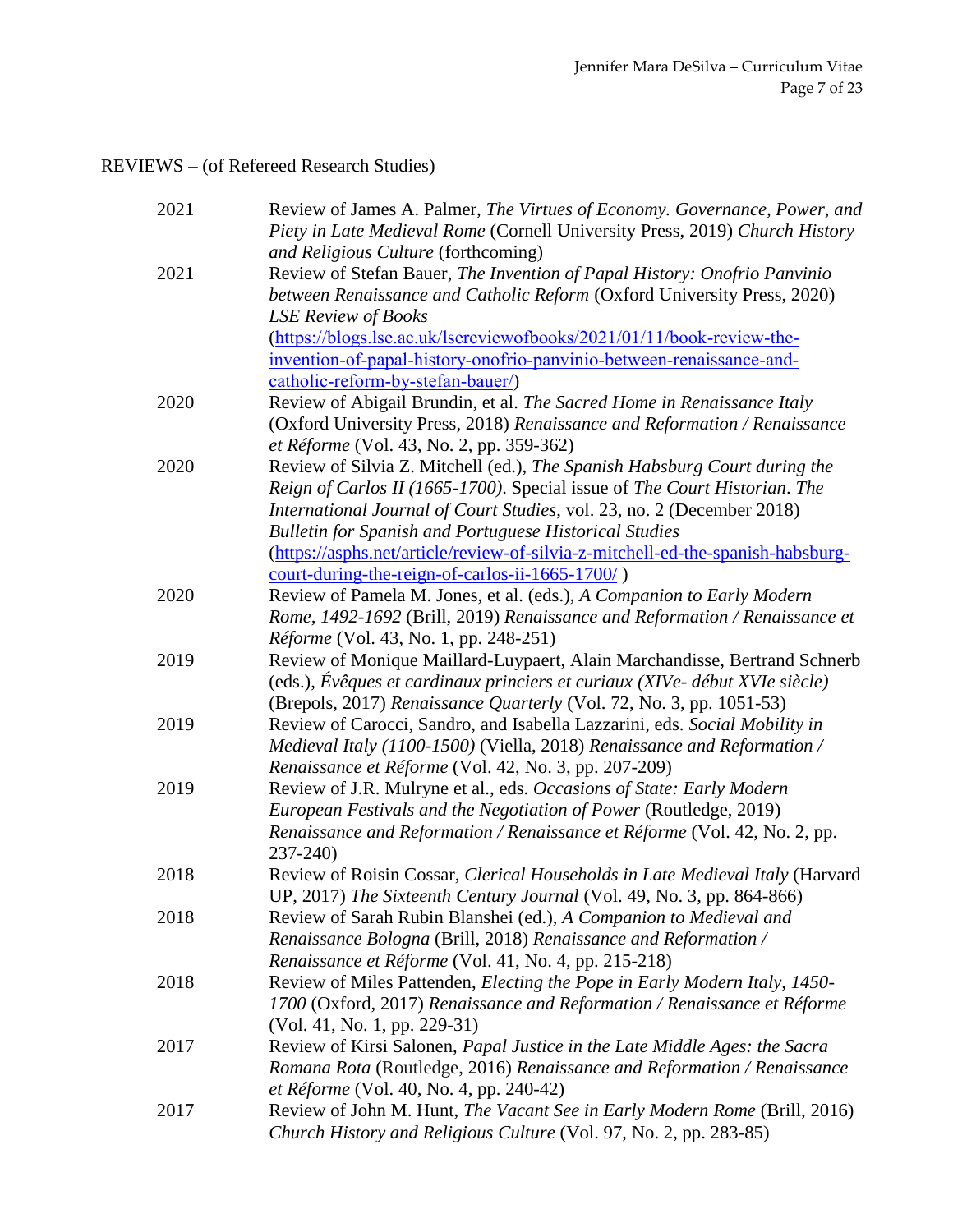| 2017 | Review of Minou Schraven, Festive Funerals in Early Modern Italy: The Art<br>and Culture of Conspicuous Consumption (Ashgate, 2014) Renaissance and         |
|------|-------------------------------------------------------------------------------------------------------------------------------------------------------------|
| 2017 | Reformation / Renaissance et Réforme (Vol. 40, No. 3, pp. 332-34)<br>Review of D. L. D'Avray, Papacy, Monarchy and Marriage, 860-1600                       |
|      | (Cambridge UP, 2015) Royal Studies Journal (Vol. 4, No. 1, pp. 38-40)                                                                                       |
| 2016 | Review of Brendan Dooley, A Mattress Maker's Daughter: The Renaissance                                                                                      |
|      | Romance of Don Giovanni de' Medici and Livia Vernazza (Harvard UP, 2014)<br><i>The Historian</i> (Vol. 78, No. 3, pp. 564-65)                               |
| 2016 | Review of Catherine Fletcher, Diplomacy in Renaissance Rome (Cambridge<br>UP, 2015) Renaissance and Reformation / Renaissance et Réforme (Vol. 39,          |
|      | No. 3, pp. 179-81)                                                                                                                                          |
| 2016 | Review of Emily O'Brien, The Commentaries of Pope Pius II (1458-1464) and<br>the Crisis of the Fifteenth-Century Papacy (University of Toronto Press, 2015) |
|      | The Sixteenth Century Journal (Vol. 47, No. 2, pp. 526-27)                                                                                                  |
| 2015 | Review of Mulryne, J.R., with Maria Ines Aliverti and Anna Maria Testaverde<br>(eds.). Ceremonial Entries in Early Modern Europe: The Iconography of        |
|      | Power (Ashgate, 2015) Renaissance and Reformation / Renaissance et<br><i>Réforme</i> (Vol. 38, No. 3, pp. 215-17)                                           |
| 2015 | Review of Martin Heale (ed.), The Prelate in England and Europe 1300-1560                                                                                   |
|      | (York Medieval Press, 2014) Renaissance and Reformation / Renaissance et                                                                                    |
|      | <i>Réforme</i> (Vol. 38, No. 2, pp. 223-25)                                                                                                                 |
| 2015 | Review of Elizabeth McCahill, Reviving the Eternal City: Rome and the Papal                                                                                 |
|      | Court, 1420-1447 (Harvard UP, 2013) Canadian Journal of History (Vol. 50,<br>No. 2, pp. 326-27)                                                             |
| 2015 | Review of Maria Antonietta Visceglia (ed.), Papato e Politica internazionale                                                                                |
|      | nella prima età moderna (Viella, 2013) Renaissance Quarterly (Vol. 68, No. 1,<br>pp. 334-35)                                                                |
| 2015 | Review of Nicholas Terpstra, Cultures of Charity (Harvard UP, 2013) The<br><i>Historian</i> (Vol. 77, No. 1, pp. 197-99)                                    |
| 2014 | Review of Massimo Carlo Giannini (ed.), Papacy, Religious Orders, and                                                                                       |
|      | International Politics (Viella, 2013) Renaissance and Reformation /<br>Renaissance et Réforme (Vol. 37, No. 2, pp. 168-71)                                  |
| 2014 | Review of Miles Pattenden, Pius IV and the Fall of the Carafa. Nepotism and                                                                                 |
|      | Papal Authority in Counter-Reformation Rome (Oxford UP, 2013)                                                                                               |
|      | Renaissance and Reformation / Renaissance et Réforme (Vol. 37, No. 1, pp.<br>$165-67$                                                                       |
| 2014 | Review of Thomas B. Deutscher, Punishment and Penance: two phases in the                                                                                    |
|      | history of the bishop's tribunal of Novara (University of Toronto Press, 2013)                                                                              |
|      | H-Net Reviews - https://www.h-net.org/reviews/showpdf.php?id=41673                                                                                          |
| 2014 | Review of Kirsi Salonen and Jussi Hanska, Entering a Clerical Career at the                                                                                 |
|      | Roman Curia, 1458-1471 (Ashgate, 2013) Church History and Religious<br><i>Culture</i> (Vol. 94, No. 1, pp. 110-12)                                          |
| 2013 | Review of Emily Michelson, The Pulpit and the Press in Reformation Italy                                                                                    |
|      | (Harvard UP, 2013) The Sixteenth Century Journal (Vol. 44, No. 4, pp. 1136-<br>37)                                                                          |
| 2013 | Review of Reforming Reformation, ed. Thomas F. Mayer (Ashgate, 2012)                                                                                        |
|      | Renaissance and Reformation / Renaissance et Réforme (Vol. 36, No. 3, 2013,<br>pp. 198-200)                                                                 |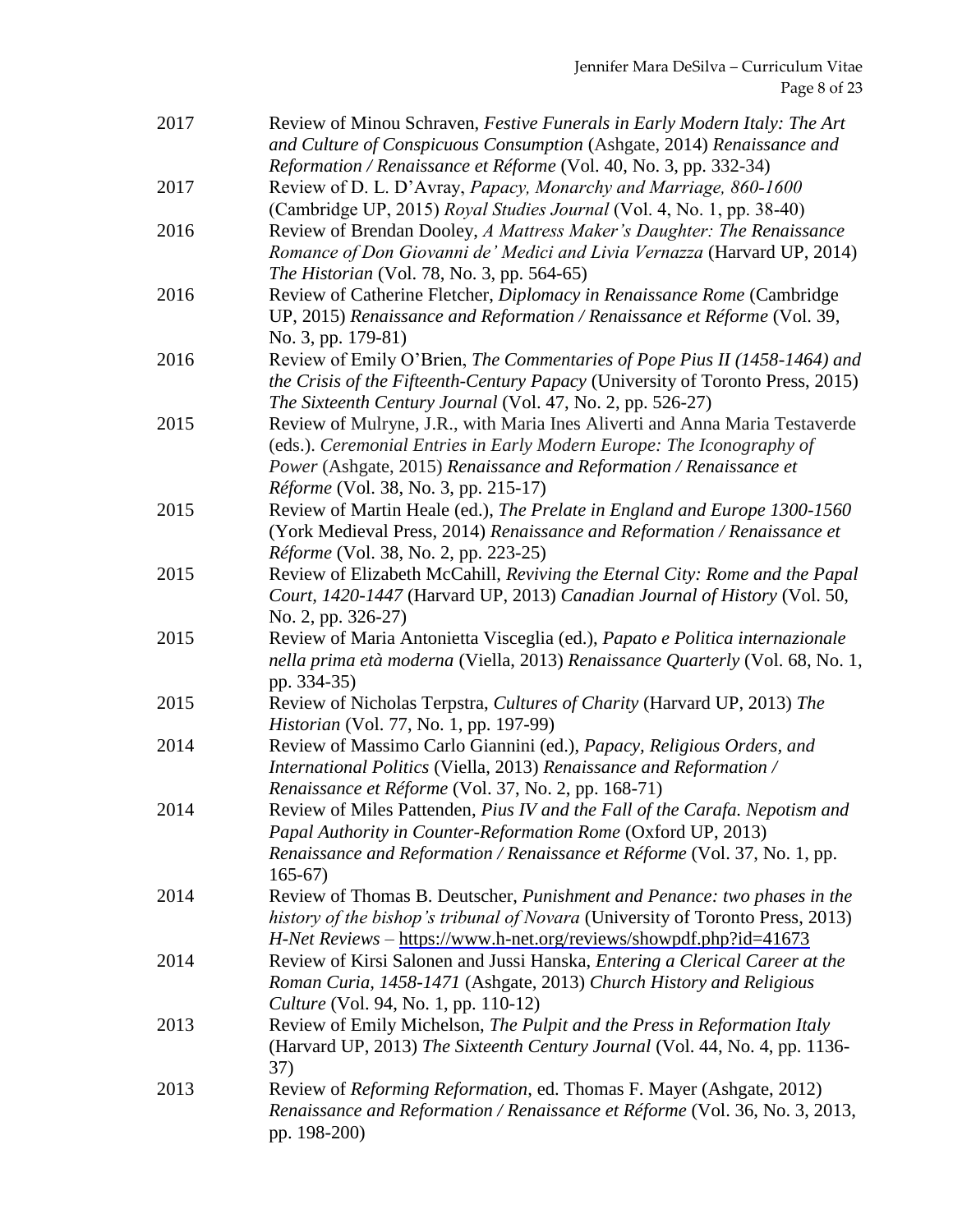| 2013      | Review of Peter Howard, Creating Magnificence in Renaissance Florence<br>(Centre for Reformation & Renaissance Studies, 2012) The Sixteenth Century                                                                                                                           |
|-----------|-------------------------------------------------------------------------------------------------------------------------------------------------------------------------------------------------------------------------------------------------------------------------------|
| 2013      | <i>Journal</i> (Vol. 44, No. 2, pp. 498-500)<br>Review of Reassessing Reform. A Historical Investigation into Church<br>Renewal, eds. Christopher Bellitto & David Flanagin (The Catholic University<br>of America Press, 2012) Renaissance and Reformation / Renaissance et  |
| 2013      | Réforme (Vol. 36, No. 2, 2013, pp. 171-74)<br>Review of Nicholas Temple, renovatio urbis: Architecture, Urbanism and<br>Ceremony in the Rome of Julius II (Routledge, 2011) Church History and<br>Religious Culture (Vol. 93, No. 1, pp. 143-44)                              |
| 2012      | Review of Albert Russell Ascoli, A Local Habitation and a Name (Fordham<br>University Press, 2011) Renaissance and Reformation / Renaissance et<br><i>Réforme</i> (Vol. 35, No. 1, 2012, pp. 187-89)                                                                          |
| 2012      | Review of Robert Black, Studies in Renaissance Humanism and Politics:<br>Florence and Arezzo (Ashgate Variorum, 2011) The Sixteenth Century Journal<br>$(Vol. 43, No. 2, pp. 472-73)$                                                                                         |
| 2012      | Review of The Possessions of a Cardinal: Art, Piety, and Politics, 1450-1700,<br>eds. Mary Hollingsworth & Carol M. Richardson, (Pennsylvania State<br>University Press, 2009) The Sixteenth Century Journal (Vol. 43, No. 1, pp.<br>$265 - 66$                               |
| pub. 2012 | Review of Ronald Finucane, Contested Canonizations: The Last Medieval<br>Saints, 1482-1523 (Catholic University of America Press, 2011) Renaissance<br>and Reformation / Renaissance et Réforme (Vol. 34, No. 3, 2011, pp. 226-28)                                            |
| 2011      | Review of Helen Hyde, Cardinal Bendinello Sauli and Church Patronage in<br>Sixteenth Century Italy (Royal Historical Society, 2009) Church History and<br><i>Religious Culture</i> (Vol. 91, No. 3-4, pp. 464-66)                                                             |
| 2011      | Review of Carol M. Richardson, Reclaiming Rome: Cardinals in the Fifteenth<br>Century (Brill, 2009) Church History and Religious Culture (Vol. 91, No. 3-4,<br>pp. 438-40)                                                                                                    |
| 2011      | Review of James M. Weiss, Humanist Biography in Renaissance Italy and<br>Reformation Germany (Ashgate Variorum, 2010) The Sixteenth Century<br><i>Journal</i> (Vol. 42, No. 1, pp. 141-42)                                                                                    |
| 2010      | Review of Tessa Storey, Carnal Commerce in Counter-Reformation Rome<br>(Cambridge University Press, 2008) Renaissance and Reformation /<br>Renaissance et Réforme (Vol. 33, No. 2, pp. 148-51)                                                                                |
| 2010      | Review of ed. Giovanni Ciappelli, Memoria, famiglia, identita tra Italia ed<br>Europa nell'eta moderna (Istituto storico italo-germanico in Trento. Quaderni,<br>77) (Società editrice il Mulino, 2009) Renaissance Quarterly (Vol. 63, No. 2,<br>pp. $627-68$ )              |
| 2010      | Review of W. C. Jordan, A Tale of Two Monasteries. Westminster and Saint-<br>Denis in the Thirteenth Century (Princeton University Press 2009) Church<br>History and Religious Culture (Vol. 89, No. 4, pp. 554-56)                                                           |
| 2009      | Review of Patrizia Delpiano, Il governo della lettura (Mulino, 2007) American<br>Historical Review (Vol. 114, No. 3, pp. 858-9)                                                                                                                                               |
| 2008      | Review of Early Modern Confraternities in Europe and the Americas.<br>International and Interdisciplinary Perspectives, eds. Christopher Black &<br>Pamela Gravestock (Ashgate Publishing, 2006) Church History and Religious<br><i>Culture</i> (Vol. 88, No. 2, pp. 282-283) |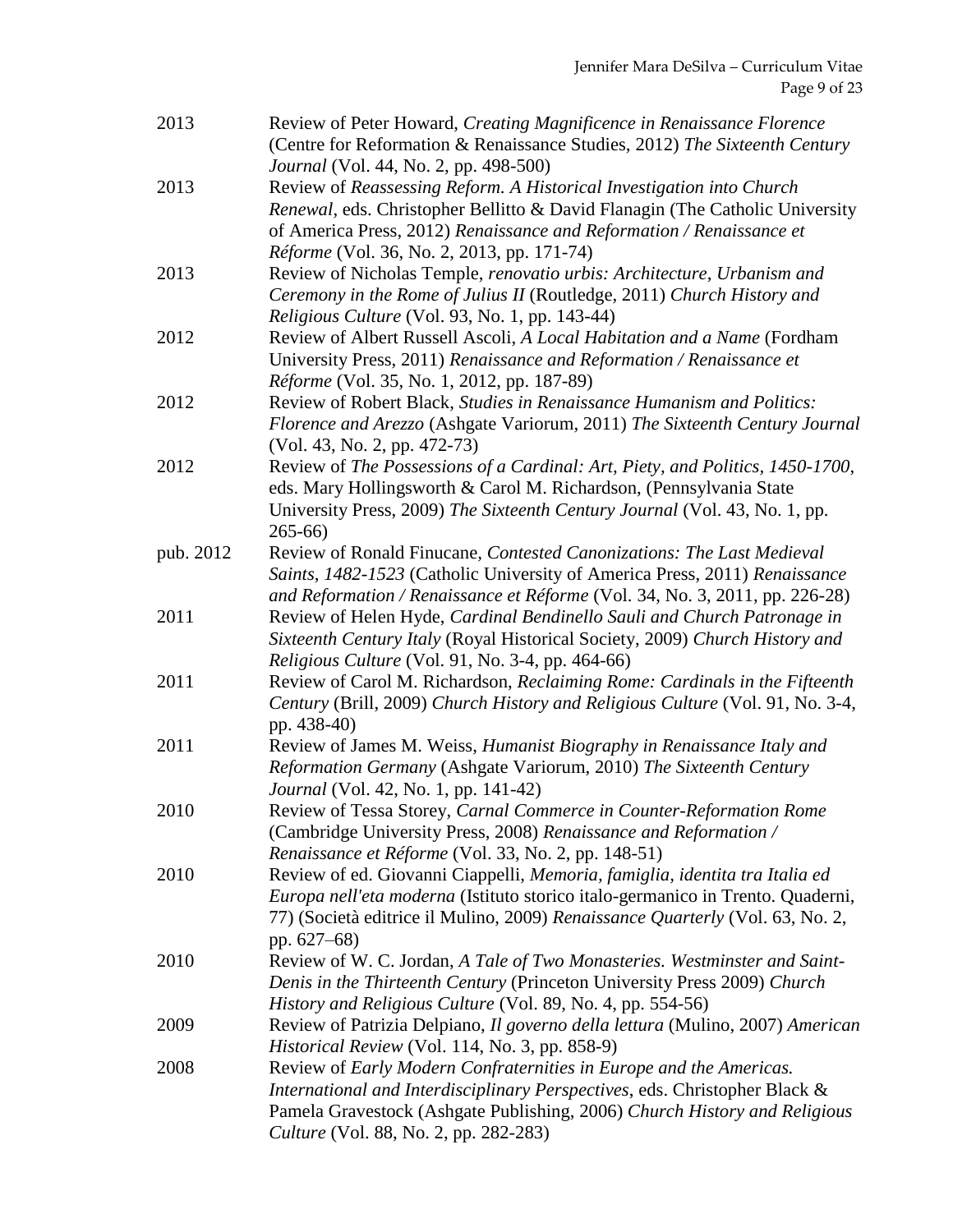| 2006 | Review of Michael J. Levin, Agents of Empire: Spanish ambassadors in              |
|------|-----------------------------------------------------------------------------------|
|      | sixteenth-century Italy (Cornell University Press, 2005) Quaderni                 |
|      | <i>d'italianistica</i> (Vol. 27, No. 2, pp. 164-165)                              |
| 2005 | Review of Artistic exchange and cultural translation in the Italian               |
|      | <i>Renaissance city.</i> eds. S. J. Campbell & S. J. Milner (Cambridge University |
|      | Press, 2004) Confraternitas (Vol. 16, No. 1, pp. 23-24)                           |

### REVIEWS & JUDGING – Pre-Publication, Post-Publication, and Research Prizes

| Tenure and Promotion Review: |                                                                                                                                                                                                                   |  |
|------------------------------|-------------------------------------------------------------------------------------------------------------------------------------------------------------------------------------------------------------------|--|
| 2018                         | External Reviewer for Department of History, Indiana University-Kokomo                                                                                                                                            |  |
|                              | Pre-publication: Articles and Monographs                                                                                                                                                                          |  |
| 2020                         | Journal of Early Modern History (pre-publication article reviewer)                                                                                                                                                |  |
| 2020, 2017,<br>2013-14       | Journal of Religion and Film (pre-publication article reviewer)                                                                                                                                                   |  |
| 2020-21, 2015-16             | Royal Studies Journal (pre-publication article reviewer)                                                                                                                                                          |  |
| 2019                         | Bloomsbury (proposal reviewer)                                                                                                                                                                                    |  |
| 2019                         | Oxford Bibliographies (pre-publication entry reviewer)                                                                                                                                                            |  |
| 2019                         | Renaissance Studies (pre-publication article reviewer)                                                                                                                                                            |  |
| 2017, 2012-13                | Renaissance Quarterly (pre-publication article reviewer)                                                                                                                                                          |  |
| 2018, 2017                   | Church History: Studies in Christianity and Culture (pre-publication article<br>reviewer)                                                                                                                         |  |
| 2012                         | Oxford University Press (Patterns in World History by Peter von Sivers, et al.)                                                                                                                                   |  |
| 2011, 2010                   | Bedford/St. Martin's (Western Civilization textbooks)                                                                                                                                                             |  |
|                              | <b>Grants: National and International Competitions</b>                                                                                                                                                            |  |
| 2019                         | Reviewer for LE STUDIUM: Loire Valley Institute for Advanced Studies,<br>acting as a specialist judge for a single project application.                                                                           |  |
| 2019, 2018                   | Member of the Sixteenth Century Studies Conference Graduate Student<br>Stipend Committee, judging applications for grants used to attend the annual<br>meeting.                                                   |  |
| 2017                         | Reviewer for the Netherlands Organization for Scientific Research/Dutch<br>Research Council, acting as a specialist judge for a single project application.                                                       |  |
| <b>Awards and Prizes:</b>    |                                                                                                                                                                                                                   |  |
| 2017                         | Chair of the William Nelson Prize Committee, Renaissance Society of<br>America. Award for the best article published in the Society's journal<br>Renaissance Quarterly; presented at the 2018 RSA annual meeting. |  |
| 2013                         | The Mediaeval Journal (evaluator for the SAIMS/TMJ Essay Prize)                                                                                                                                                   |  |
|                              |                                                                                                                                                                                                                   |  |

### ACADEMIC, RESEARCH & TRAVEL AWARDS

2017-2018 Faculty Fellow at the Digital Scholarship Laboratory, Ball State University 2017-2018 Faculty International Travel Grant, ASPiRE Internal Grant Program, Ball State University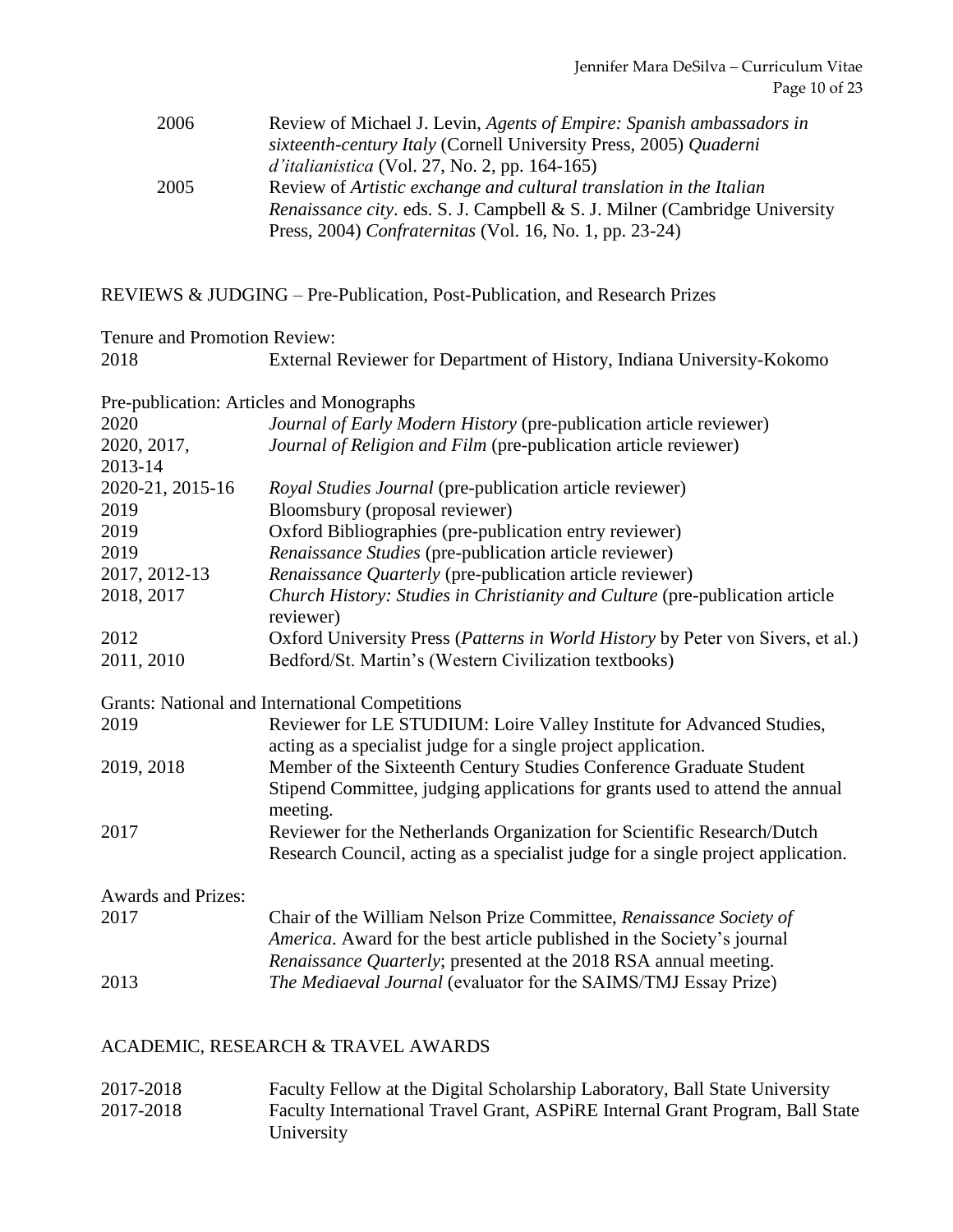| 2016-2017<br>2016-2017                           | Summer Assessment Grant, with Dr. Sarah Drake Brown, Office of<br>Institutional Effectiveness, Ball State University<br>Faculty International Travel Grant, ASPIRE Internal Grant Program, Ball State<br>University                                                                                             |
|--------------------------------------------------|-----------------------------------------------------------------------------------------------------------------------------------------------------------------------------------------------------------------------------------------------------------------------------------------------------------------|
| 2015-2016<br>2015-2016                           | Faculty International Travel Grant, ASPiRE Internal Grant Program<br>Provost Travel Funding, Ball State University                                                                                                                                                                                              |
| 2014-2015                                        | Faculty International Travel Grant, ASPiRE Internal Grant Program                                                                                                                                                                                                                                               |
| 2013-2014                                        | Faculty International Travel Grant, ASPiRE Internal Grant Program                                                                                                                                                                                                                                               |
| 2012-2013                                        | Summer Assessment Grant, with Dr. Sarah Drake Brown, Office of<br><b>Institutional Effectiveness, Ball State University</b>                                                                                                                                                                                     |
| 2012-2013                                        | Grant from Publications and Intellectual Property Committee, Ball State<br>University                                                                                                                                                                                                                           |
| 2011-2012                                        | Summer Assessment Grant, with Dr. Sarah Drake Brown, Office of<br><b>Institutional Effectiveness, Ball State University</b>                                                                                                                                                                                     |
| 2011-2012<br>2011-2012                           | Reprint Support Grant, ASPiRE Internal Grant Program, Ball State University<br>Faculty International Travel Grant, ASPiRE Internal Grant Program                                                                                                                                                                |
| 2010-2011<br>2010-2011<br>2010-2011<br>2010-2011 | Ad Hoc Funding, ASPiRE Internal Grant Program, Ball State University<br>Reprint Support Grant, ASPiRE Internal Grant Program, Ball State University<br>Faculty International Travel Grant, ASPiRE Internal Grant Program<br>New Faculty Start Up Grant, ASPiRE Internal Grant Program, Ball State<br>University |
| 2009-2010<br>2009-2010<br>2009-2010              | RSA Research Grant, Renaissance Society of America<br>AAUP Faculty Development Grant, Eastern Connecticut State University<br>AAUP/BOT Conference Travel Award, Eastern Connecticut State University                                                                                                            |
| 2008-2009                                        | Finlayson Gold Medal Award (Graduate student in the doctoral program with<br>the most outstanding thesis in the preceding year, inaugural award),<br>Department of History, University of Toronto                                                                                                               |
| 2007-2008                                        | Nomination, Canadian Historical Association's John Bullen Prize (the best<br>dissertation in Canada) by the Department of History, University of Toronto                                                                                                                                                        |
| 2007-2008                                        | AAUP/BOT Conference Travel Award, Eastern Connecticut State University                                                                                                                                                                                                                                          |
| 2006-2007<br>2004-2007<br>2004-2007              | Graduate History Society Distinguished Service Award<br>Ontario Graduate Scholarship<br>Iter Fellowship, Centre for Renaissance and Reformation Studies, Victoria<br>University, University of Toronto                                                                                                          |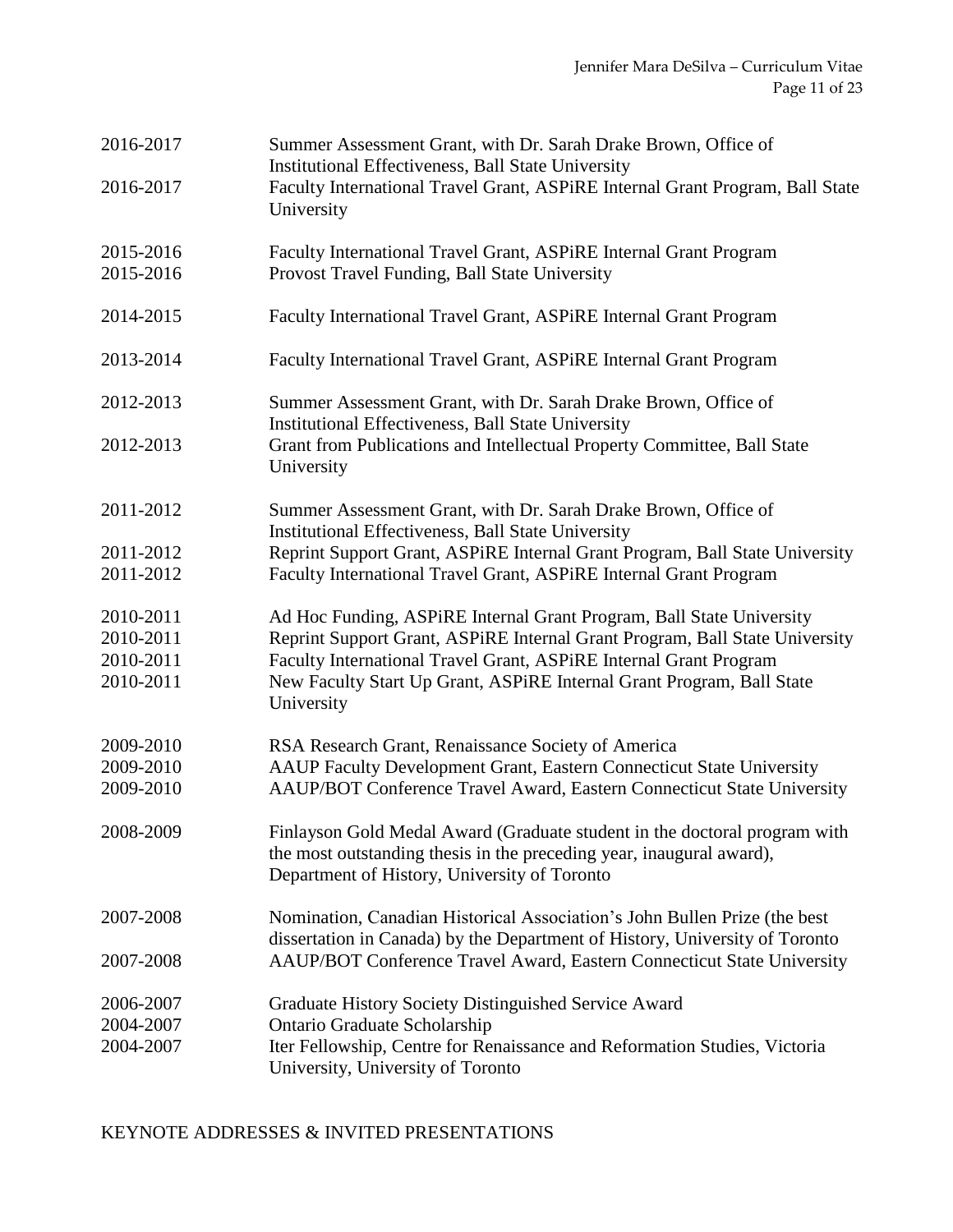| 2018 | "Property and Offices: Authority, Space, and Social Mobility in Early Modern |
|------|------------------------------------------------------------------------------|
|      | Bologna," Vanderbilt History Seminar Workshop, Vanderbilt University,        |
|      | Nashville, TN (USA), 11 April 2018.                                          |

- 2017 "From Family Archive to *Cursus Honorum*: Digital Investigation of the de' Grassi Family of Bologna, 1400-1700," an invited presentation at Jackman Humanities Institute Digital Humanities Network Meeting, University of Toronto, Toronto (Canada), 16 May 2017.
- 2015 "Cardinal Nephews: Opportunities, Challenges, and Depictions," Keynote Address at the Renaissance Cardinals Conference, St. Mary's University, Twickenham (UK), 13 March 2015.
- 2011 "The Cathedral of San Pietro and the Family de' Grassi: Mobility and the Family Franchise," an invited presentation at *Bologna: Cultural Crossroads from the Medieval to the Baroque: Recent Anglo-American Scholarship*, sponsored by Centro Studi sul Rinascimento of the Fondazione Cassa di Risparmio, Bologna (Italy), 21 July 2011.

#### CONFERENCE PAPERS, RESEARCH PRESENTATIONS & ORGANIZED PANELS

| 2021 | "Failed (Papal) Authority: the Franco-Spanish Summit of 1507, Savona,"         |
|------|--------------------------------------------------------------------------------|
|      | Kings & Queens Conference 10: Royal Patronage: Material Culture, Built         |
|      | Heritage & the Reach of the Crown, 29 June-2 July 2021. Moved to Web-Ex        |
|      | due to COVID-19 (pending acceptance).                                          |
| 2020 | "Provision to Office and Clerical Masculinity," Masculinities in the Pre-      |
|      | Modern World: Continuities, Change and Contradictions, Toronto (Canada),       |
|      | 13 November 2020. Moved to Zoom due to COVID-19.                               |
| 2020 | "Between Current Events and Ceremonial History: Accounts of Early Modern       |
|      | Legatine Embassies," Renaissance Society of America Annual Conference,         |
|      | Philadelphia (USA), 2-4 April 2020. Also for the same conference,              |
|      | participation in a roundtable entitled "The Early Modern Cardinal: New         |
|      | Directions." Canceled due to COVID-19.                                         |
| 2019 | "Entering the Office of Ceremonies: Telling Stories about Advancement and      |
|      | Patronage," Making Stories In the Early Modern World, Toronto (Canada), 1-3    |
|      | November 2019.                                                                 |
| 2019 | "The Masters of Ceremonies' Diaries: List-Making at the Papal Court, 1483-     |
|      | 1521," Sixteenth Century Studies Conference, Saint Louis (USA), 17-20          |
|      | October 2019. Also organized a two-panel series entitled "Paper Trails: Early  |
|      | Modern Inventories" for the same conference. Also participated in a roundtable |
|      | entitled "Gaming to Learn: Pedagogical Uses of Video Games, Board Games,       |
|      | and Role-Playing Simulations," sponsored by the Sixteenth Century Journal.     |
| 2019 | Organized and participated in a four-person roundtable session entitled "New   |
|      | Technologies and Renaissance Studies V: Teaching with the DECIMA,"             |
|      | Renaissance Society of America Annual Conference, Toronto (Canada), 22-24      |
|      | March 2019.                                                                    |
| 2019 | "Participatory Theater: Visitors to Rome and Roman Ritual," American           |
|      | Historical Association Annual Meeting, Chicago (USA), 5 January 2019.          |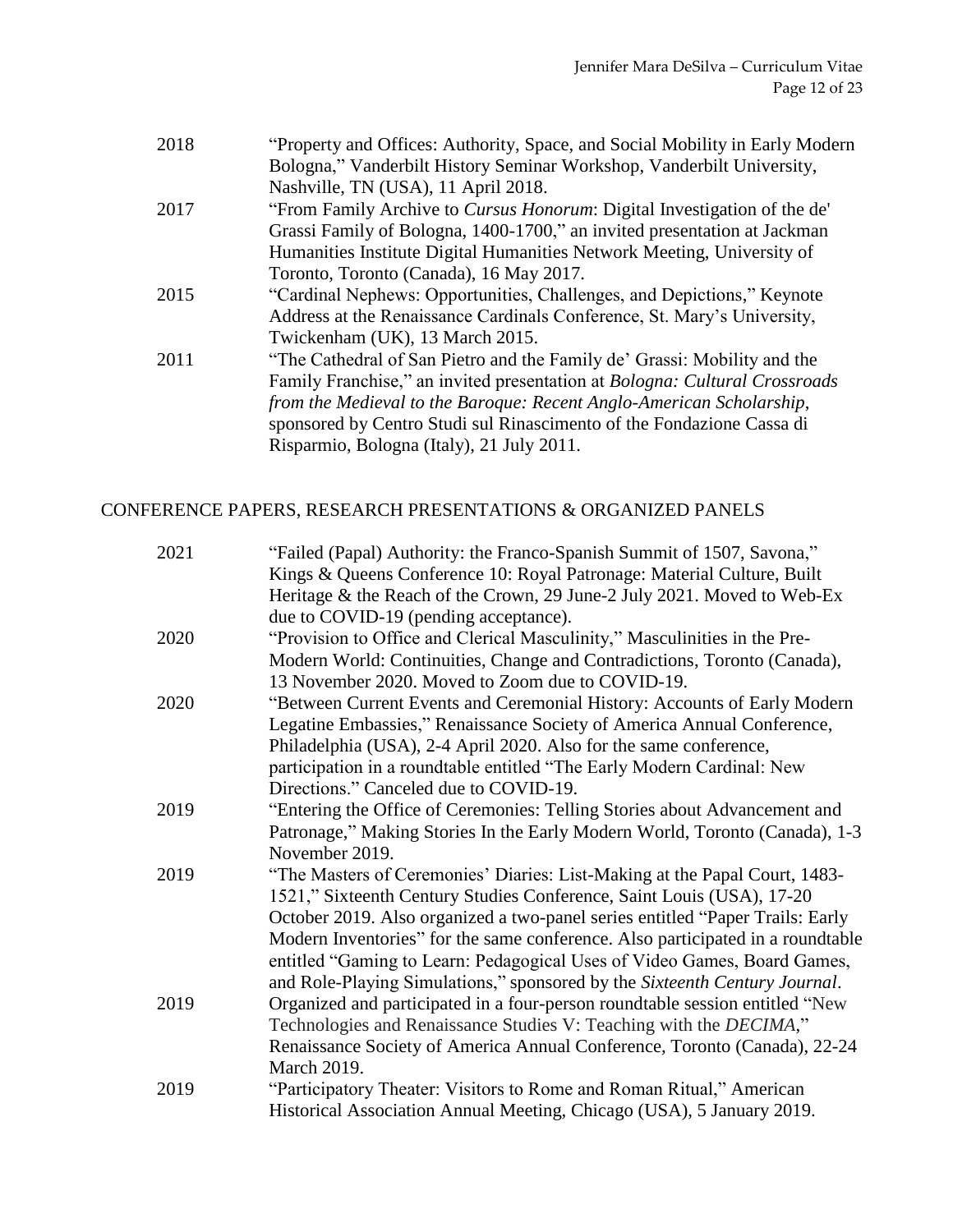| 2018 | "Mass-Messaging with Street-Side Liberality: Pope Leo X's Household and<br>his Possesso (1513)," Sixteenth Century Studies Conference, Albuquerque<br>(USA), 1-4 November 2018. Also organized a four-panel series entitled<br>"Everything Begins at Home: The Early Modern Household" for the same                                                                                                                                                                                     |
|------|-----------------------------------------------------------------------------------------------------------------------------------------------------------------------------------------------------------------------------------------------------------------------------------------------------------------------------------------------------------------------------------------------------------------------------------------------------------------------------------------|
| 2018 | conference.<br>"What would Rome be without a good plot?!": Sex, Violence, Madness and<br>the Borgias," Kings & Queens Conference 7: Ruling Sexualities: Sexuality,<br>Gender and the Crown, Winchester (UK), 12 July 2018. Also organized a<br>three-panel series entitled "Sex, Sin and Madness: the Borgia Family in Early<br>Modern and Modern Popular Culture" for the same conference.                                                                                             |
| 2018 | "Papal Kin as the Pope's Third Body," Renaissance Society of America<br>Annual Conference, New Orleans (USA), 22-24 March 2018. Also organized a<br>two-panel series entitled "Papal Kin: Politics, Patronage, and Social Mobility"<br>for the same conference.                                                                                                                                                                                                                         |
| 2017 | "Loyal to Whom: Pope or Emperor? Ennobling Bolognese Patricians in 1529,"<br>Sixteenth Century Studies Conference, Milwaukee (USA), 26-29 October<br>2017. Also organized a two-panel series entitled "Performing Loyalty Across<br>the Early Modern World" for the same conference. Also will participate in a<br>networking event for graduate students organized by Kathleen Comerford.                                                                                              |
| 2017 | "Familial Advancement in the De' Grassi Archive at the Archivio di Stato di<br>Bologna," Renaissance Society of America Annual Conference, Chicago<br>(USA), 31 March 2017.                                                                                                                                                                                                                                                                                                             |
| 2016 | "The Creation and Abdication Rituals of Cardinals," Companion to the Early<br>Modern Cardinal – Oxford Meeting, Wolfson College, Oxford University<br>(United Kingdom), 14 December 2016.                                                                                                                                                                                                                                                                                               |
| 2016 | "Putting the Bishop in his Place: Tridentine Reform and de' Grassi's De<br>Cerimoniis Cardinalium et Episcoporum (1564)," Sixteenth Century Studies<br>Conference, Bruges (Belgium), 18 August 2016. Also organized one panel<br>entitled "The Early Modern Bishop, 1400-1650" for the same conference. Also<br>participated in a roundtable called "How and Why to Network: Advice for<br>Graduate Students and Recent Graduates," organized by Kathleen Comerford,<br>20 August 2016. |
| 2016 | "Consensus, Cohesion, and Authority in the Rituals of the Cardinalate,"<br>Renaissance Society of America Annual Conference, Boston (USA), 31 March<br>2016.                                                                                                                                                                                                                                                                                                                            |
| 2016 | "Charting Social Mobility through Marriage in the Bolognese Archives," New<br>College Conference on Medieval and Renaissance Studies, Sarasota (USA), 12<br>March 2016.                                                                                                                                                                                                                                                                                                                 |
| 2015 | "Taking Possession of Bologna's Cathedral and Clergy: de' Grassi's De<br>Cerimoniis Cardinalium et Episcoporum (1564)," Sixteenth Century Studies<br>Conference, Vancouver (Canada), 23 October 2015. Also organized a three-<br>panel series entitled "Possesso: Entries and Ceremonies of Possession in the<br>Early Modern World" for the same conference.                                                                                                                           |
| 2014 | "Papal Weddings, 1483-1521: Both Public and Private Affairs," Sixteenth<br>Century Studies Conference, New Orleans (USA), 17 October 2014.                                                                                                                                                                                                                                                                                                                                              |
| 2014 | "The Revival of Roman Ritual and the Paradox of Papal Ceremonialists," Re-<br>Thinking Early Modernity sponsored by the Centre for Reformation &<br>Renaissance Studies, Toronto (Canada), 26 June 2014.                                                                                                                                                                                                                                                                                |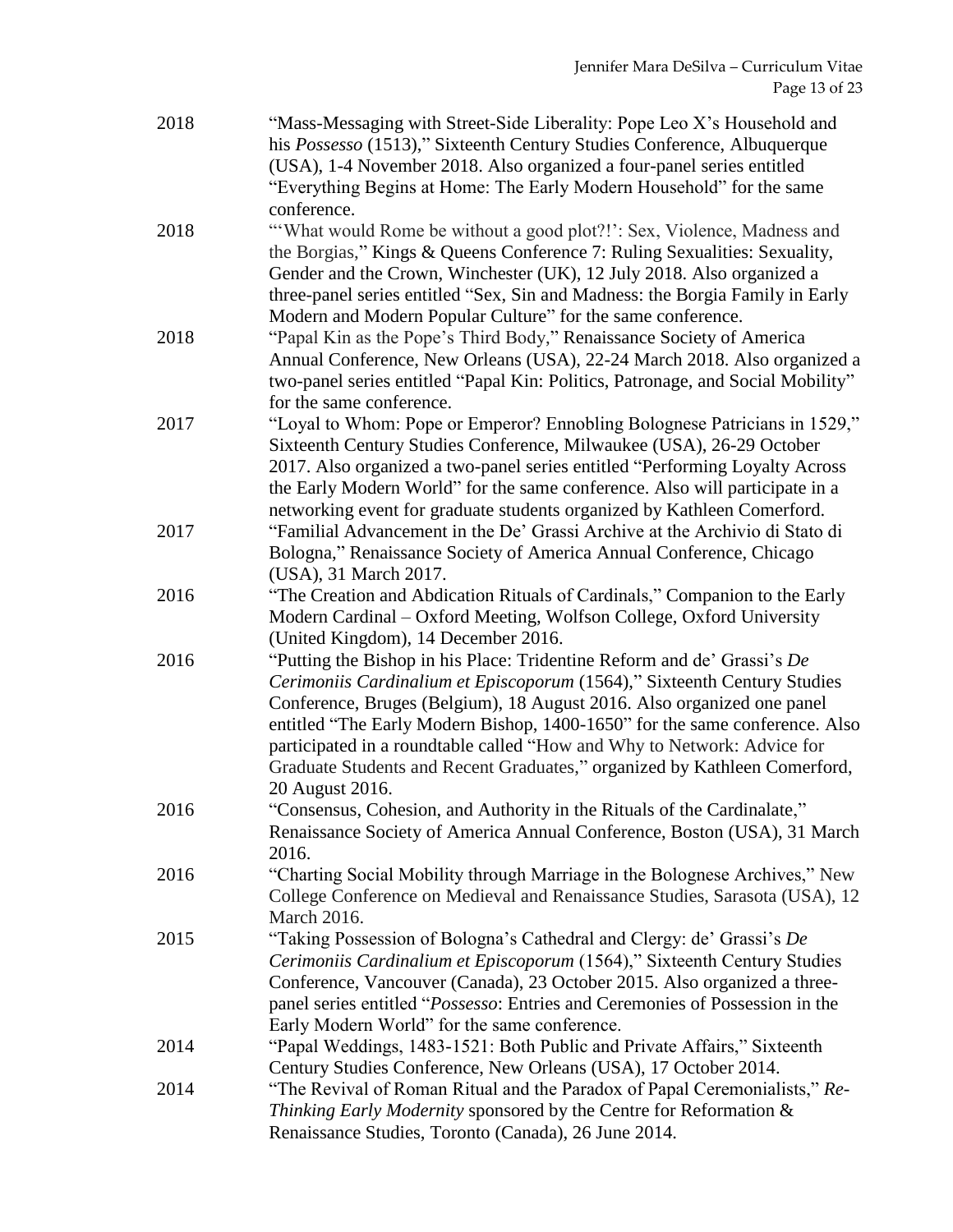| 2014 | "How to Lose Your Audience in 30 Minutes or Less: Preaching at the Papal<br>Court, 1483-1521," Renaissance Society of America Annual Conference, New<br>York City (USA), 24 March 2014. Also chaired and commented on a panel<br>entitled "Patronage as Evidence for Early Modern Catholic Reform II" for the     |
|------|-------------------------------------------------------------------------------------------------------------------------------------------------------------------------------------------------------------------------------------------------------------------------------------------------------------------|
| 2013 | same conference.<br>"Nepotism and Lay Papal Relatives: The Pope's Third Body," Annual<br>Symposium on Medieval & Renaissance Studies, St. Louis University (USA)<br>19 June 2013. Also organized a panel entitled "Violence and<br>Alliance/Cohesion and Division in Pre-modern Rome" for the same<br>conference. |
| 2013 | "Identity-Building and the Personalization of Papal Liturgy, 1470-1534,"<br>American Historical Association Annual Meeting, New Orleans (USA), 4<br>January 2013.                                                                                                                                                 |
| 2012 | "A Sacred Network: organizing a private chapel in sixteenth-century Rome",<br>Sixteenth Century Studies Conference, Cincinnati (USA), 27 October 2012.<br>Also organized a three-panel series entitled "The Use and Abuse of Sacred<br>Space" for the same conference.                                            |
| 2012 | "The Pope's Third Body," The Royal Body, a conference sponsored by Royal<br>Holloway, University of London, Egham, Surrey (UK), 2 April 2012.                                                                                                                                                                     |
| 2012 | "Ambassadorial Reactions to the Expanding College of Cardinals, 1455-1549,"<br>Renaissance Society of America Conference, Washington, DC (USA), 24<br><b>March 2012.</b>                                                                                                                                          |
| 2011 | "The Cardinal titulus as a site for rebuilding Rome and the Cardinal's<br>Identity," Renaissance Society of America Conference, Montréal (Canada), 26<br>March.                                                                                                                                                   |
| 2010 | "Absent but still Active – Paris de' Grassi, Bishop of Pesaro, 1513-1528,"<br>Sixteenth Century Studies Conference, Montreal (Canada), 14-17 October.<br>Co-organized four panels entitled "A Living Example: The Early Modern<br>Bishop", Sixteenth Century Studies Conference, Montreal (Canada)                |
| 2010 | "Red Hat Strategies: Elevating Cardinals, 1471-1549", Early Modern Rome,<br>ca. 1341-1667, University of California in Rome, Rome (Italy), 15 May.                                                                                                                                                                |
| 2009 | "Secular Ceremonies in a Liturgical World - Weddings at the Vatican Palace,<br>1483-1521," To Have and To Hold: Marriage in Pre-Modern Europe 1200-<br>1700 sponsored by the Centre for Reformation & Renaissance Studies, Toronto<br>(Canada), 16 October.                                                       |
| 2008 | "The Fraternal Strategies of the de' Grassi Family, 1503-1523," Renaissance<br>Society of America Conference, Chicago (USA). Also co-organized a three-<br>panel series with Catherine Fletcher entitled "Family affairs: kinship and<br>society in Renaissance Italy" for the same conference.                   |
| 2008 | "The fine line between seeking patronage and submission: Pope Julius II $\&$<br>Paolo Cortesi's De cardinalatu," American Historical Association Annual<br>Meeting, Washington (USA)                                                                                                                              |
| 2007 | "The Visitation: Papal Ritual and Hierarchy on the Streets of Rome,"<br>Renaissance Society of America Conference, Miami (USA)<br>Panel sponsored by the Society for Court Studies.                                                                                                                               |
| 2007 | "Paris de' Grassi & 'mere ritual," Rome Research Network Annual Meeting,<br>Edinburgh (Scotland)                                                                                                                                                                                                                  |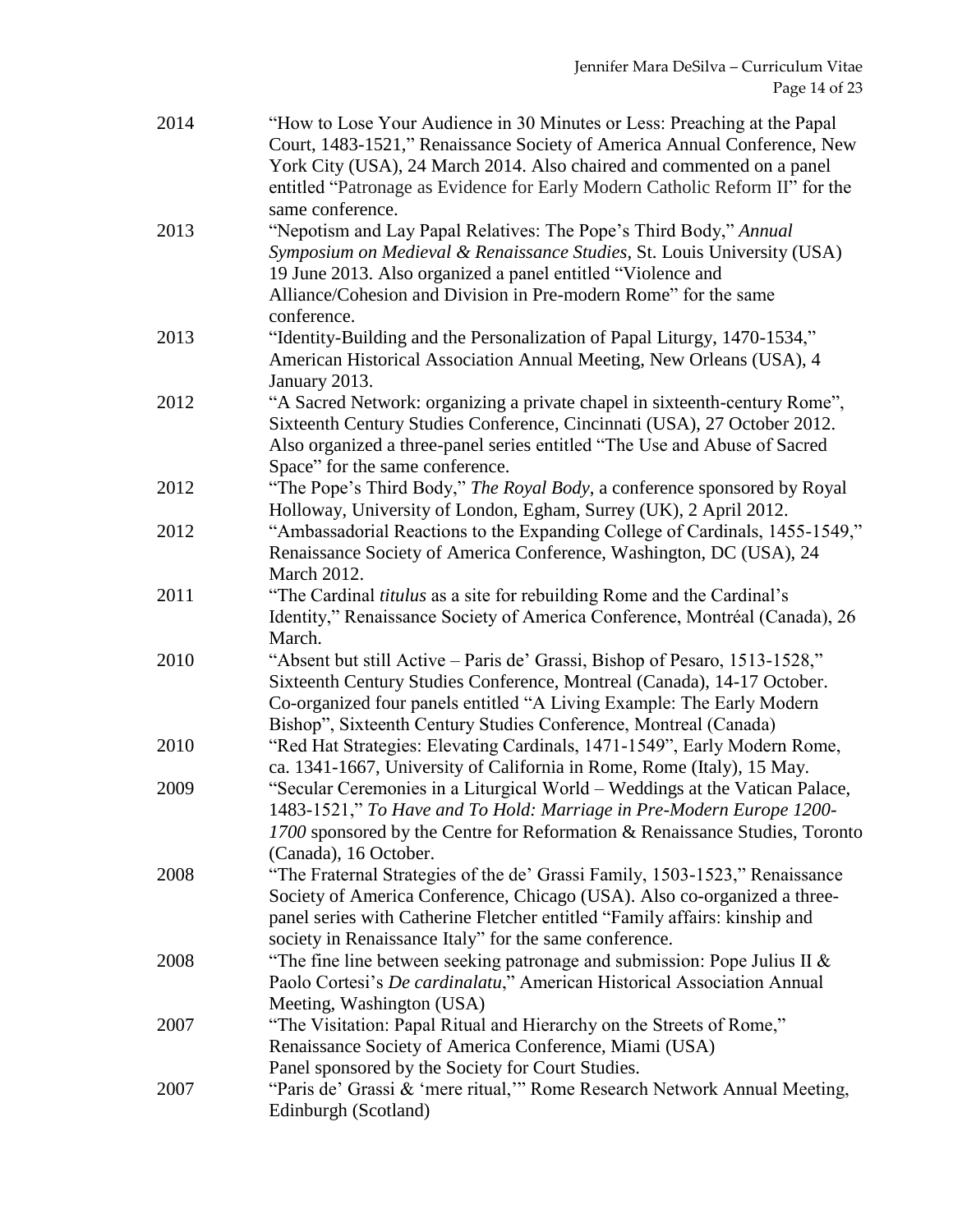| 2006 | "The Papal Master of Ceremonies Paris de' Grassi and the Transformative      |
|------|------------------------------------------------------------------------------|
|      | power of the Red-hat," Ritual in Renaissance Rome – Toronto Renaissance $\&$ |
|      | Reformation Colloquium, Toronto (Canada)                                     |
| 2005 | "Creating Cardinals: Conciliarist and Papal Monarchist Views in the early    |
|      | sixteenth-century Curia," Sixteenth Century Studies Conference, Atlanta      |
|      | (USA)                                                                        |
| 2005 | "The Fifth Lateran Council and the Office of Ceremonies," Canadian Society   |
|      | for Renaissance Studies, London (Canada), Honourable Mention, Erasmus        |
|      | Prize                                                                        |

### PRESENTATIONS TO THE COMMUNITY (Non-refereed)

| 2021 | "Repatriating the Benin Bronzes," a Zoom Microgame, History Club at Ball    |
|------|-----------------------------------------------------------------------------|
|      | State University, Muncie, IN, 9 March 2021.                                 |
| 2020 | "How to Publish," a Zoom Panel with the editors of The Sixteenth Century    |
|      | Journal, 10 December 2020. 115 people attended the 9am session.             |
| 2020 | "Interested in Graduate School?" a Zoom Panel with Director of MA in        |
|      | History Program, current and former Ball State students, 5 November 2020.   |
|      | Available: https://www.youtube.com/watch?v=GX-3HD3yJac&t=72s                |
| 2020 | Organized Monthly Zoom Trivia Nights for the History Department, Ball State |
|      | University, with Dr. Emily Johnson, 2 September 2020, 27 October 2020, 21   |
|      | January 2021.                                                               |
| 2019 | "Conclave 1492": A Reacting to the Past game, History Club at Ball State    |
|      | University, Muncie, IN, 19 February 2019.                                   |
| 2017 | "Giovanni + Lusana: Sleeping Around in Renaissance Florence," History Club  |
|      | at Ball State University, Muncie, IN, 14 November 2017.                     |
| 2017 | "The Pope's Travels: 1500-1550," Early Modern History Group, Ball State     |
|      | University, Muncie, IN, 12 September 2017.                                  |
| 2017 | "Lucrezia Borgia's Life and Afterlife," Forest Park-Delaware County Senior  |
|      | Citizen Center, Muncie, IN, 15 February 2017.                               |
| 2016 | "The Abbot's Assassin: Violence and Patronage in Renaissance Rome,"         |
|      | History Club at Ball State University, Muncie, IN, 8 September 2016.        |
| 2016 | "The Life of a Peasant," Forest Park-Delaware County Senior Citizen Center, |
|      | Muncie, IN, 29 April 2016.                                                  |
| 2015 | "The Borgia Family and Nepotism in Early Modern Italy," History Club at     |
|      | Ball State University, Muncie, IN, 6 October 2015.                          |
| 2015 | "Conclave: the Rituals of Electing a Pope," PrimeLife Enrichment, Carmel,   |
|      | IN, 4 February 2015.                                                        |
| 2014 | "The Most Famous Ceiling on Earth: Michelangelo and the Sistine Chapel,"    |
|      | PrimeLife Enrichment, Carmel, IN, 6 August 2014.                            |
| 2013 | "Conclave: the Rituals of Electing a Pope," Community Center for Vital      |
|      | Aging, Muncie, IN, 8 April 2013.                                            |
| 2013 | "Love and the Romans," College Mentors for Kids at Ball State University,   |
|      | Muncie, IN, 13 February 2013.                                               |
| 2012 | "An Introduction to Museums for Pre-Schoolers," Primrose School at Grey     |
|      | Eagle, Fishers, IN, 6 July 2012.                                            |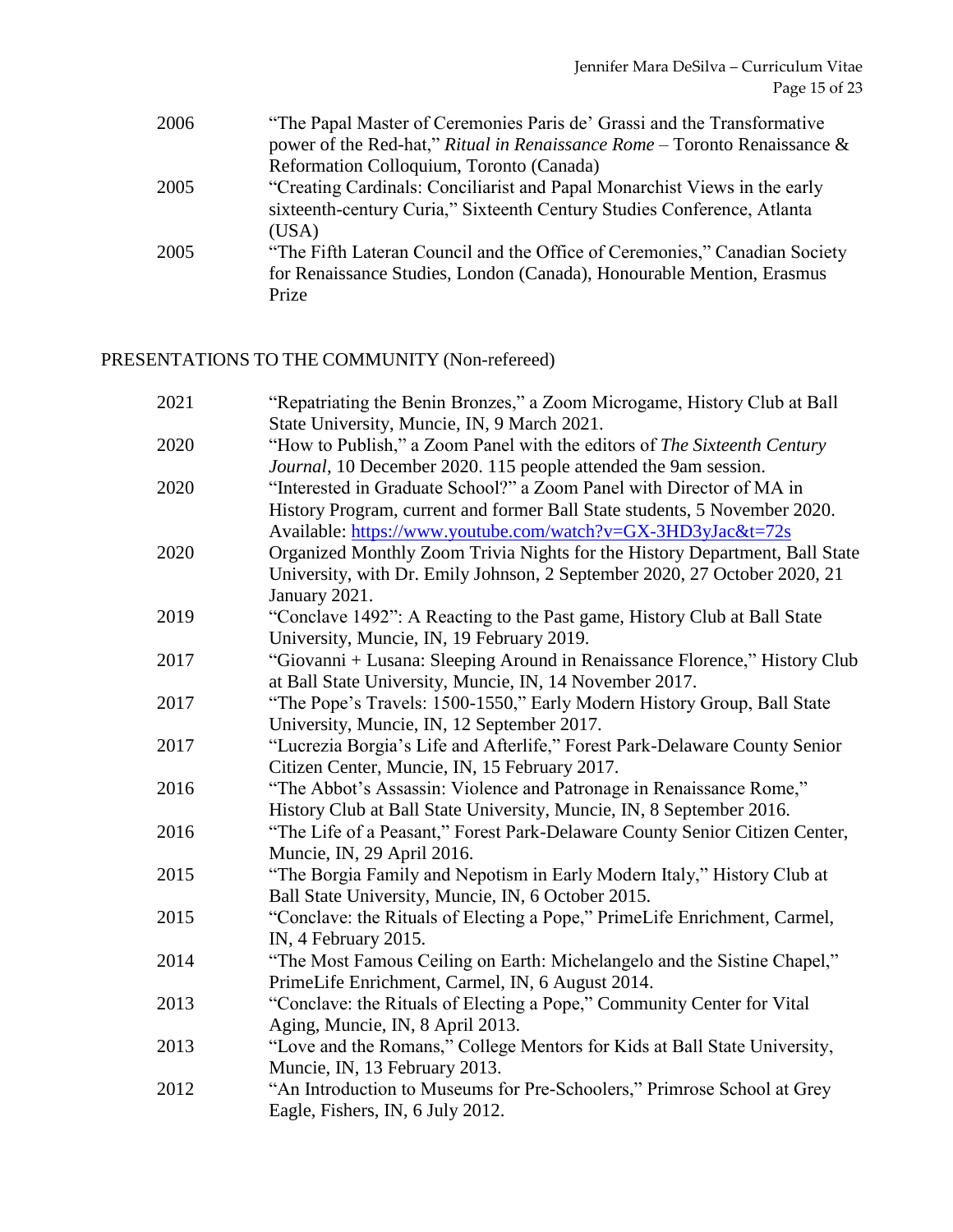- 2012 "Henry VIII's Great Divorce," Community Center for Vital Aging, Muncie, IN, 25 April 2012.
- 2011 "The Most Famous Ceiling on Earth: Michelangelo and the Sistine Chapel," Community Center for Vital Aging, Muncie, IN, 2 November 2011.
- 2011 "Make Me a Match: Getting Married in Renaissance Europe," Community Center for Vital Aging, Muncie, IN, 10 February 2011.

#### PUBLICATIONS (Non-refereed General)

2015 "Pope Francis speaks of a mission of love," syndicated **in 10 newspapers** *The Muncie Star-Press* (23 September 2015, IN) http://www.thestarpress.com/story/opinion/contributors/2015/09/23/popefrancis-speaks-mission-love/72673332/ *The Ball State Daily News* (23 September 2015, IN) http://issuu.com/bsuunifiedmedia/docs/bsu\_9-23-15 *The Fort Wayne News Sentinel* (25 September 2015, IN) http://www.news-sentinel.com/opinion/your-voice/Pope-Francis-gives-us-amission-of-love *The Terre Haute Tribune Star* (27 September 2015, IN) http://www.tribstar.com/opinion/flashpoint/flashpoint-pope-francis-speaks-ofa-mission-of-love-hoping/article\_36a9f33d-0d05-58bd-95a2- 32d2cf2c8467.html *The Kokomo Tribune* (23 September 2015, IN) http://www.kokomotribune.com/opinion/pope-speaks-of-mission-oflove/article\_ece2559d-5970-5d47-bdce-03caca369616.html *The Northwest Indiana Times* (27 September 2015, IN) http://www.nwitimes.com/news/opinion/columnists/guest-commentary/guestcommentary-pope-francis-on-mission-of-love-hoping-for/article\_e8612a51- 9d13-51b6-b36b-206f69d20ea6.html *The Muncie Business Journal* (22 September 2015, IN) http://munciejournal.com/2015/09/pope-francis-speaks-of-a-mission-of-lovehoping-we-will-respond-with-kindness/ *The Jeffersonville News and Tribune* (25 September 2015, IN) http://www.newsandtribune.com/opinion/desilva-pope-francis-speaks-of-amission-of-love/article\_5d5524b8-62ef-11e5-873d-63121d5eea95.html *The Paper of Montgomery County Online* (24 September 2015, IN) http://www.thepaper24-7.com/Content/Columnists/Columnists/Article/Pope-Francis-speaks-of-a-mission-of-love/165/537/53514 *The Ink Free News* (23 September 2015, IN) http://www.inkfreenews.com/2015/09/23/pope-francis-speaks-of-mission-oflove/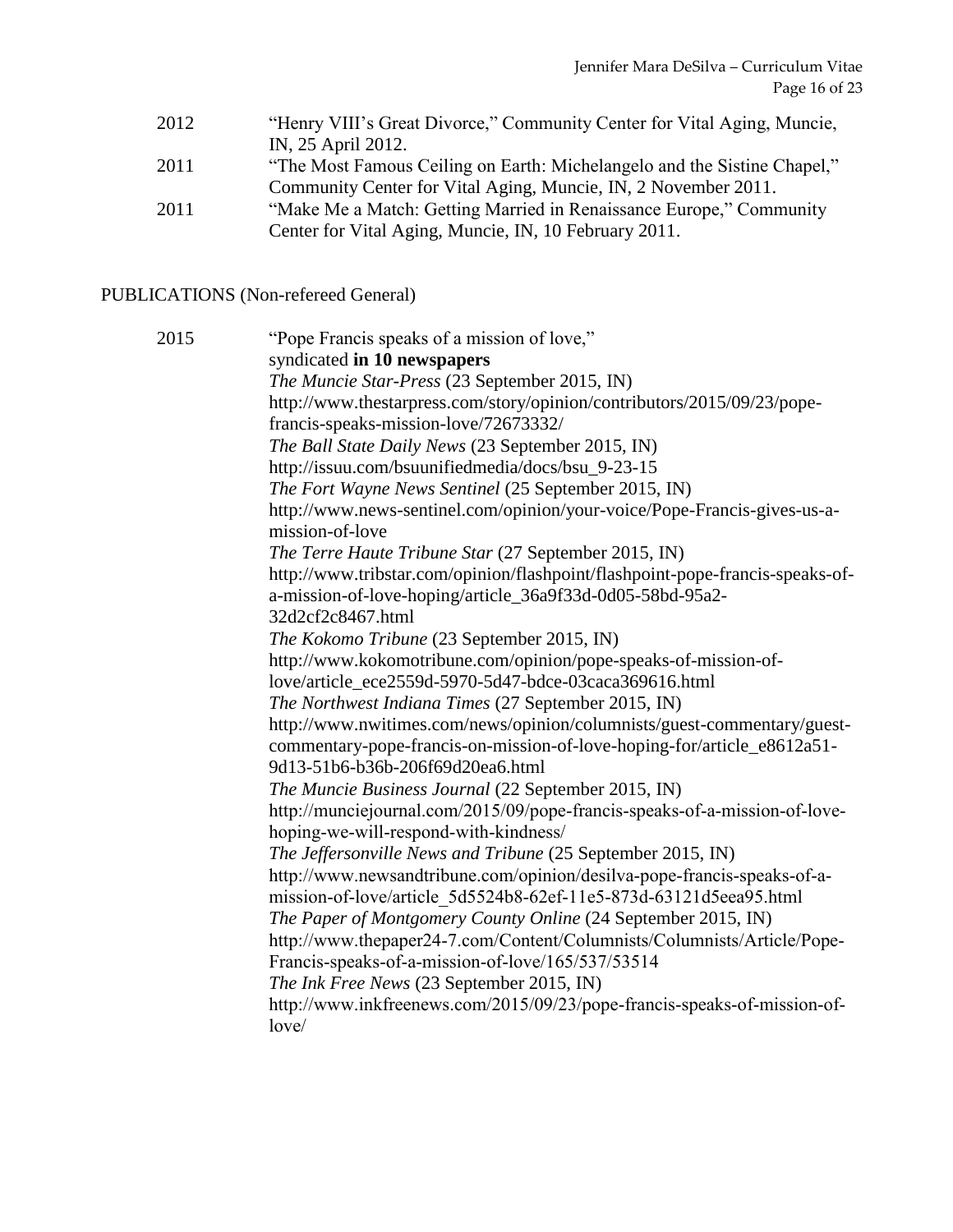| 2013 | "Pope Francis does good without abandoning past, alienating future,"<br>syndicated in 6 newspapers<br>The Indianapolis Star (27 December 2013, IN)<br>http://www.indystar.com/story/opinion/2013/12/27/pope-francis-does-good-<br>without-abandoning-past-alienating-future/4218453/<br>The Muncie Star-Press (27 December 2013, IN)<br>http://www.thestarpress.com/article/BG/20131227/OPINION/312270013/Pope<br>-Francis-does-good-without-abandoning-past-alienating-future<br>The Patriot-News (29 December 2013, Central PA)<br>http://www.pennlive.com/opinion/index.ssf/2013/12/pope_francis_and_hope_f<br>or continuity and change for catholics jennifer mara desilva.html<br>The Detroit News (2 January 2014, MI)<br>http://www.detroitnews.com/article/20140102/OPINION01/301020026/Pope-<br>Francis-worthy-Man-Year-?odyssey=mod newswell text FRONTPAGE s<br>Arizona Republic (3 January 2014, AZ)<br>http://www.azcentral.com/opinions/articles/20140105pope-francis-catholic-<br>church-viewpoints.html<br>Richmond Times-Dispatch (5 January 2014, VA)<br>http://www.timesdispatch.com/opinion/their-opinion/pope-francis-hope-for-<br>continuity-and-change/article_aa2375f7-7393-5b79-97ea-1aa7d7a8d802.html |
|------|---------------------------------------------------------------------------------------------------------------------------------------------------------------------------------------------------------------------------------------------------------------------------------------------------------------------------------------------------------------------------------------------------------------------------------------------------------------------------------------------------------------------------------------------------------------------------------------------------------------------------------------------------------------------------------------------------------------------------------------------------------------------------------------------------------------------------------------------------------------------------------------------------------------------------------------------------------------------------------------------------------------------------------------------------------------------------------------------------------------------------------------------------------------------------------------------------------------------------------|
| 2013 | "Pope's resignation complicates his successor's job" (also published as:<br>"Is emeritus pope modernization or destruction of tradition?"),<br>syndicated in 4 newspapers<br>The News-Sentinel (16 March 2013, Fort Wayne IN)<br>http://www.news-<br>sentinel.com/apps/pbcs.dll/article?AID=/20130316/EDITORIAL/130319671/1<br>015<br>The Indianapolis Star (14 March 2013, IN)<br>http://www.indystar.com/apps/pbcs.dll/article?AID=2013303130096<br>The Muncie Star-Press (14 March 2013, IN)<br>http://www.thestarpress.com/article/20130314/OPINION/303140040/<br>The Northwest Indiana Times (12 March 2013, IN)<br>http://www.nwitimes.com/news/opinion/columnists/guest-commentary/guest-<br>commentary-is-emeritus-pope-modernization-or-destruction-of-<br>tradition/article 95b2670c-6a2f-5078-b967-c2a641689727.html                                                                                                                                                                                                                                                                                                                                                                                                 |
| 2013 | "Catholicism: Between fascination and frustration"<br>syndicated in 10 newspapers<br>The Redding Record Searchlight (10 March 2013, CA)<br>http://www.redding.com/news/2013/mar/10/catholicism-ancient-religion-<br>caught-between-fascin/?print=1                                                                                                                                                                                                                                                                                                                                                                                                                                                                                                                                                                                                                                                                                                                                                                                                                                                                                                                                                                              |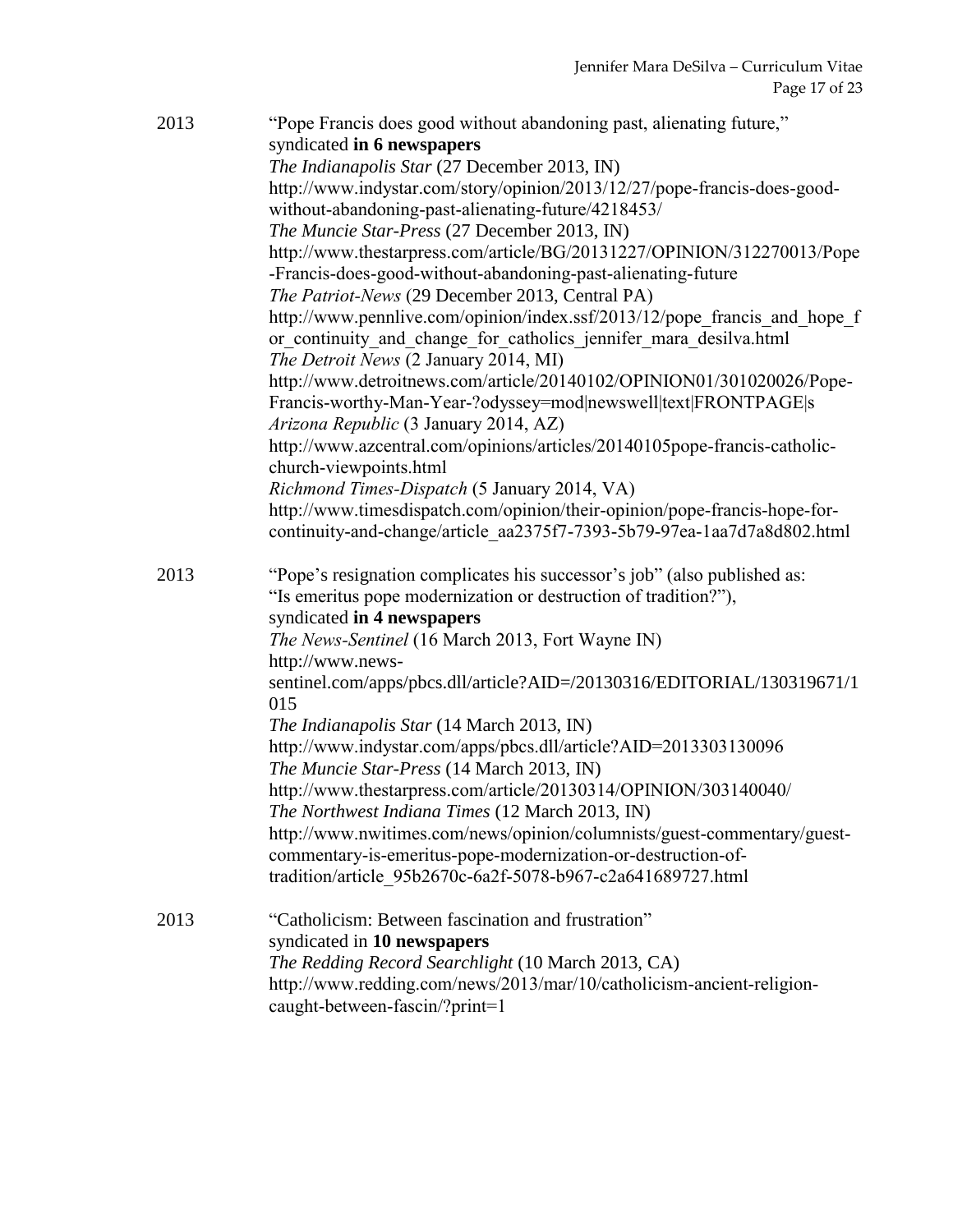*The Intelligencer*, *Buck County Courier Times*, *Burlington County Times* (5 March 2013, via phillyBurbs.com, PA) http://www.phillyburbs.com/news/local/courier\_times\_news/opinion/oped/anancient-religion-caught-between-fascination-and-frustration/article\_c609d900- 4249-5950-b2bf-8def68946074.html *The Muncie Star-Press* (3 March 2013, IN) http://www.thestarpress.com/article/20130303/OPINION/303030022/Catholici sm-caught-between-fascination-frustration *The Northwest Indiana Times* (3 March 2013, IN) http://www.nwitimes.com/news/opinion/columnists/guest-commentary/guestcommentary-catholicism-caught-between-fascinationfrustration/article\_e8040316-c828-587b-b310-f0c6f0ba3f9c.html *The Indianapolis Star* (28 February 2013, IN) [http://www.indystar.com/apps/pbcs.dll/article?AID=2013302280062](https://bl2prd0511.outlook.com/owa/redir.aspx?C=T86NoO3vr0-pyD7Jmtrp2gf0XgDl6M8IG1i124kXy9ELhsdYIldIeVYzKcMIm7f9cnIJzjYKljA.&URL=http%3a%2f%2fwww.indystar.com%2fapps%2fpbcs.dll%2farticle%3fAID%3d2013302280062) *The Winona Daily News* (28 February 2013, MN) http://www.winonadailynews.com/news/opinion/article\_0ec20744-8160-11e2- 83da-001a4bcf887a.html *KPCNews.com* (28 February 2013, Kendalville IN) http://www.kpcnews.com/features/religion/kpcnews/article\_408cdd7e-e0c2- 538b-a38e-d27cee1bb2ca.html?mode=jqm *The Casper Star-Tribune* (27 February 2013, WY) http://trib.com/jennifer-mara-desilva/image\_2a01d9c2-45ee-5e2a-9f0f-59bbfebed5d5.html *The Providence Journal* (26 February 2013, RI) http://blogs.providencejournal.com/ri-talks/this-new-england/2013/02/jennifermara-desilva-catholicism-between-fascination-frustration.html *The Galveston County Daily News* (26 February, TX) http://www.galvestondailynews.com/opinion/guest\_columns/article\_fcdc9f9e-82fe-11e2-b19b-001a4bcf6878.html?mode=jqm

#### RADIO & TELEVISION APPEARANCES

| 2014 | Travel Channel (aired 6 April 2014): Greatest Mysteries: Vatican City<br>(Optomen Productions) discussing the Sack of Rome in 1527.                                                                    |
|------|--------------------------------------------------------------------------------------------------------------------------------------------------------------------------------------------------------|
| 2013 | WIBC-FM Indianapolis (14 March): the morning show with Ray Steele<br>(7:30am) discussing the election of Pope Francis I.<br>(13 March): the afternoon show with Ed Wenck (4pm) discussing the election |
|      | of Pope Francis I.                                                                                                                                                                                     |
|      | (12 March): the morning show with Ray Steele (7am) discussing the conclave<br>and related papal issues.                                                                                                |
|      | http://mms.tveyes.com/Transcript.asp?StationID=7125&DateTime=3%2F12%<br>2F2013+7%3A17%3A52+AM&Term=Ball+State&PlayClip=TRUE                                                                            |
|      | (5 March): the morning show with Steve Simpson (7 am) discussing the<br>conclave and related papal issues.                                                                                             |
|      | http://mms.tveyes.com/Transcript.asp?StationID=7125&DateTime=3%2F5%2<br>F2013+7%3A16%3A25+AM&Term=Ball+State&PlayClip=TRUE                                                                             |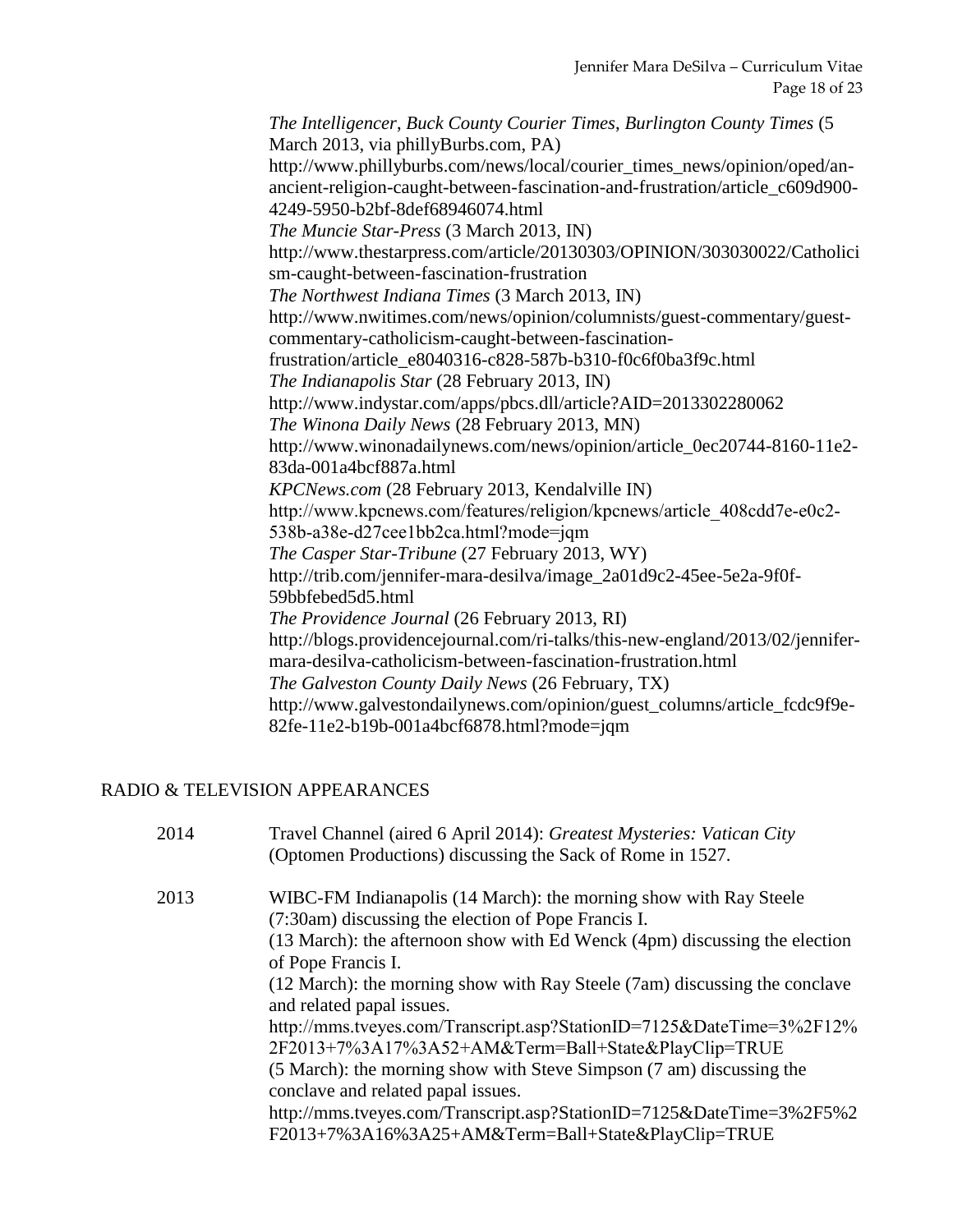2013 National Public Radio (4 March): *Talk of the Nation* (2 pm) discussing Catholic religion at a crossroads and the imminent conclave. Note: The story was heard on NPR affiliates across the country. [http://mms.tveyes.com/Transcript.asp?StationID=140&DateTime=3%2F4%2F](https://bl2prd0511.outlook.com/owa/redir.aspx?C=n-8XcVSzxkuLIPESB8N1m2Br07VK7c8ICslYrX8sn0e8L5PL8oypelRBh5niHn63mEEQ1vpsm8w.&URL=http%3a%2f%2fmms.tveyes.com%2fTranscript.asp%3fStationID%3d140%26DateTime%3d3%2F4%2F2013%2b4%3A12%3A50%2bPM%26Term%3dBall%2bState%26PlayClip%3dTRUE) [2013+4%3A12%3A50+PM&Term=Ball+State&PlayClip=TRUE](https://bl2prd0511.outlook.com/owa/redir.aspx?C=n-8XcVSzxkuLIPESB8N1m2Br07VK7c8ICslYrX8sn0e8L5PL8oypelRBh5niHn63mEEQ1vpsm8w.&URL=http%3a%2f%2fmms.tveyes.com%2fTranscript.asp%3fStationID%3d140%26DateTime%3d3%2F4%2F2013%2b4%3A12%3A50%2bPM%26Term%3dBall%2bState%26PlayClip%3dTRUE)

#### UNDERGRADUATE RESEARCH PROJECTS

| Spring 2021      | Claire Enk, Public History Intern (collaborator)<br>Project: Notable Women of Delaware County Omeka Site. Claire liaised with<br>HIST 200 students, extended the project, and curated new student work on the<br>website.                                                                                                                                       |
|------------------|-----------------------------------------------------------------------------------------------------------------------------------------------------------------------------------------------------------------------------------------------------------------------------------------------------------------------------------------------------------------|
| <b>Fall 2020</b> | Sophia Hoffert, Public History Intern (HIST 369 site supervisor)<br>Project: Notable Women of Delaware County Omeka Site. Sophia liaised with<br>HIST 200 students, developed the project parameters, and curated student<br>work on the website,<br>https://digitalresearch.bsu.edu/notablewomen/exhibits/show/town-on-fire                                    |
| Summer 2020      | Emily McGuire, Honors College Undergraduate Fellowship<br>Project: Mary Queen of Scots and Third-Wave Feminism: Strong Queenship in<br>Film and Television<br>Publication: DeSilva and McGuire, "Revising Mary Queen of Scots: from<br>Protestant Persecution to Patriarchal Struggle," The Journal of Religion and<br>Film, revise and resubmit                |
| Spring 2017      | Alison R. Orewiler, Honors College Undergraduate Fellowship<br>Project: Depictions of Catholic and Protestant Bodies in <i>Elizabeth</i> (dir. Kapur,<br>1998)<br>Publication: DeSilva and Orewiler, "Depictions of Catholic and Protestant<br>Bodies in Elizabeth (dir. Kapur, 1998)," The Journal of Religion and Film<br>(Vol. 21, No. 2, Article 15 online) |

#### GRADUATE STUDENT ADVISING

| 2021-22   | Catherine Kerton-Johnson                                                         |
|-----------|----------------------------------------------------------------------------------|
|           | co-thesis advisor<br>$\bullet$                                                   |
| 2019-20   | Abigail Wachs                                                                    |
|           | member of thesis committee.<br>$\bullet$                                         |
| 2018-19   | Jennifer Barton                                                                  |
|           | advisor<br>$\bullet$                                                             |
| 2017-18   | Frank Lacopo (now an ABD PhD student at the Pennsylvania State University)       |
|           | primary thesis advisor and primary field examiner<br>$\bullet$                   |
| Eall 2017 | As Interim Director of the MA Program in History Lorganized a working group that |

Fall 2017 As Interim Director of the MA Program in History, I organized a working group that brought faculty together with graduate students who were applying to PhD programs.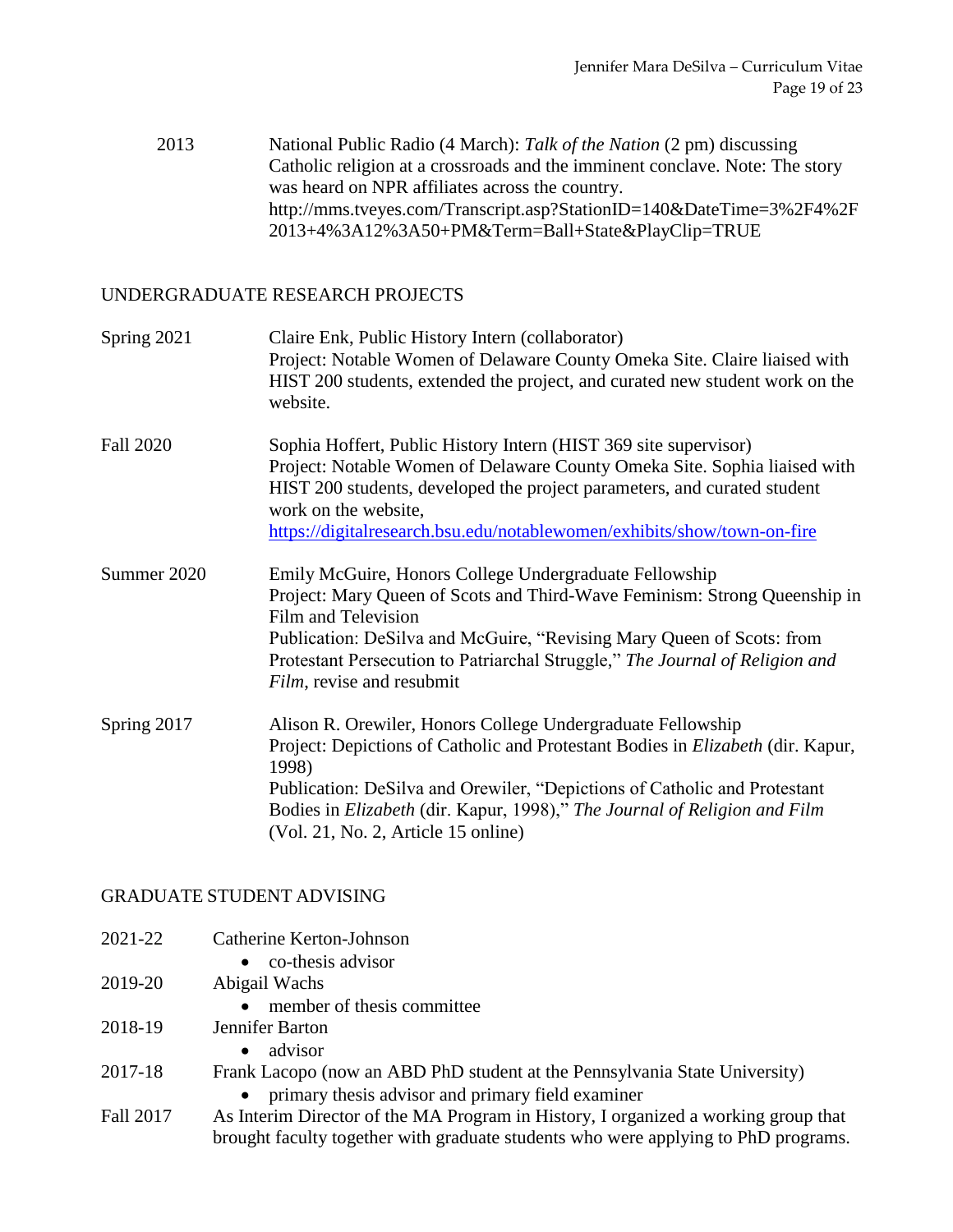|         | Five MA students submitted their curricula vitae and letters of intent to a panel of<br>faculty for suggestions and attended a seminar to discuss best application practices. Of<br>these five MA student participants, four students were offered places in and joined<br>PhD programs around the country, beginning in Fall 2018. |
|---------|-------------------------------------------------------------------------------------------------------------------------------------------------------------------------------------------------------------------------------------------------------------------------------------------------------------------------------------|
| 2015-16 | Emily Rapoza (now Senior Lincoln Librarian, Allen County Public Library, Fort<br>Wayne, IN)                                                                                                                                                                                                                                         |
|         | primary field examiner and creative project advisor (CRPRJ 698)                                                                                                                                                                                                                                                                     |
|         | Dominic Martyne                                                                                                                                                                                                                                                                                                                     |
|         | secondary field examiner                                                                                                                                                                                                                                                                                                            |
| 2014-15 | Lisa K. Mercer (now a PhD student at University of Illinois, Urbana-Champaign)                                                                                                                                                                                                                                                      |
|         | member of thesis committee and secondary field examiner                                                                                                                                                                                                                                                                             |
|         | Cortney Cantrell (now a PhD student at University of Florida)                                                                                                                                                                                                                                                                       |
|         | member of thesis committee and third examiner                                                                                                                                                                                                                                                                                       |
|         | Aly Caviness (now Administrative Assistant, Indiana Historical Society, Indianapolis)                                                                                                                                                                                                                                               |
|         | member of thesis committee and primary field examiner                                                                                                                                                                                                                                                                               |
|         | Sadie Ritchie                                                                                                                                                                                                                                                                                                                       |
|         | secondary field examiner                                                                                                                                                                                                                                                                                                            |
|         | Joshua Vance                                                                                                                                                                                                                                                                                                                        |
|         | secondary field examiner                                                                                                                                                                                                                                                                                                            |
| 2013-14 | Jennifer H. Tellman (now a PhD student at Louisiana State University)                                                                                                                                                                                                                                                               |
|         | primary thesis advisor and primary field examiner                                                                                                                                                                                                                                                                                   |
|         | Nathan Wuertenberg (Staff Researcher at Aull Center for Local History; George                                                                                                                                                                                                                                                       |
|         | Washington University, PhD, 2020)                                                                                                                                                                                                                                                                                                   |
|         | secondary field examiner                                                                                                                                                                                                                                                                                                            |
|         |                                                                                                                                                                                                                                                                                                                                     |

#### PROFESSIONAL DEVELOPMENT

2020-2021 "Reflecting on Reacting to the Past: The Promise and Problematics of Role-Playing in the History Classroom" webinar (January 29, 2021), American Historical Association Colloquium

> ROM Connects/ROM At Home Lectures: "A Thousand Year-Old Buddhist Print from Dunhuang" (April 8, 2021); "Ancestral Images used in Traditional Chinese Families" (February 18, 2021); "Worn: Shaping Black Feminine Identity" (January 7, 2021), Royal Ontario Museum, Toronto, Canada

2019-2020 Remote Teaching Boot Camp (April 27-May 1, 2020), Division of Online and Strategic Learning, Ball State University

> The Medici Archive Project webinars (July 2020): "The Archive of the Medici in the Quattrocento" (M. Simonetta), "Material Culture Records" (S. Barker), and "Family Archives in Tuscany" (P. Focarile)

2016-2018 Digital Feed Seminars, Digital Scholarship Laboratory, Ball State University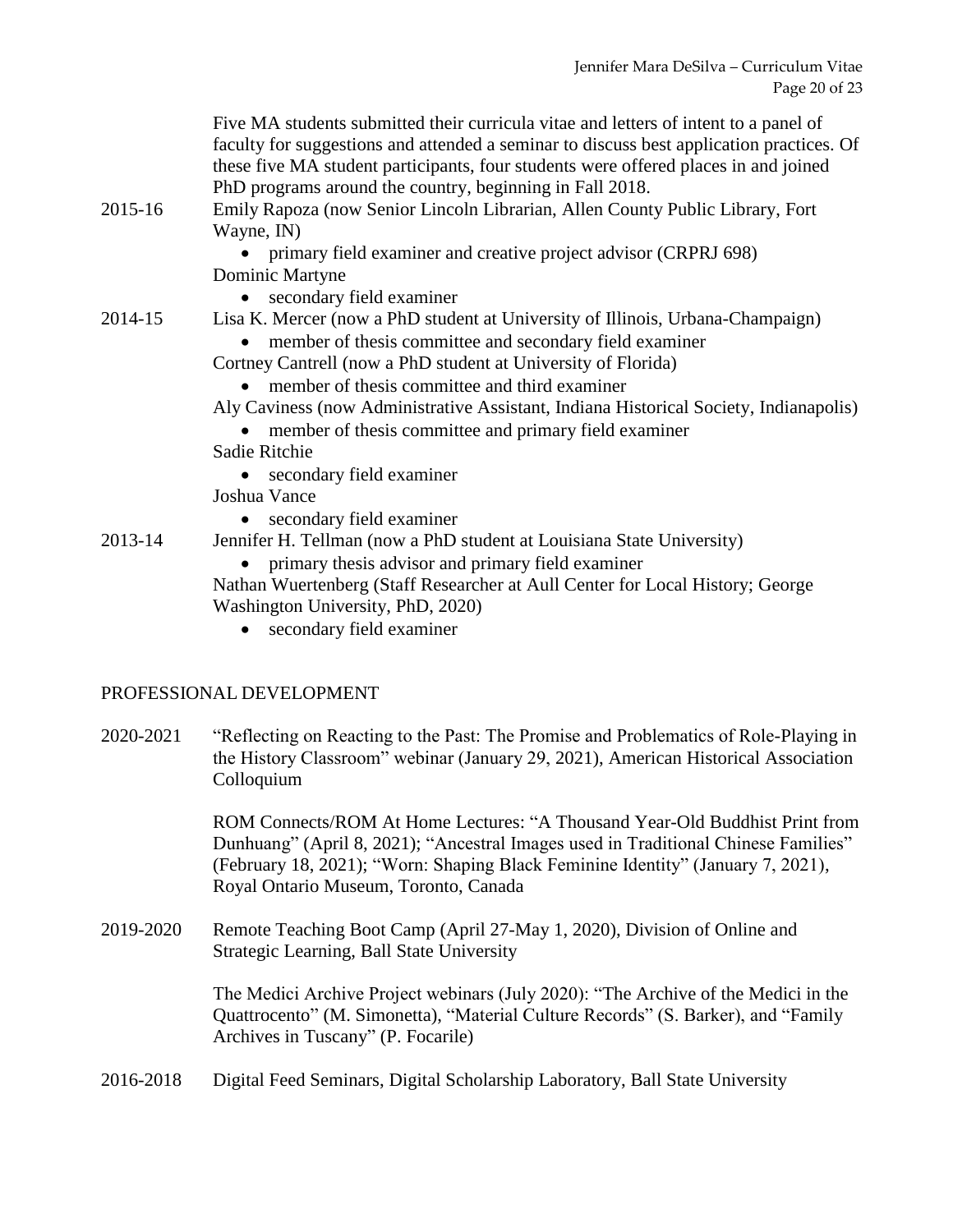- 2010-2011 "BlackBoard: Grade Center" workshop, Innovation in Teaching, Assessment, and Scholarship at Ball State University (January 2011) Alpha Seminars (6 weeks), Ball State University (September-November 2010)
- 2007-2008 Using Blackboard (course management software), IT Seminar, Sacred Heart University (August 2007)
- 2006-2007 *Teaching History Workshops*, Department of History, University of Toronto Workshop Co-organizer

• "Teaching Your First Course as a Graduate Student" (7 March 2007) *Warburg Institute – University of Warwick Research Training Programme*, Workshop 2: "Images" (23 February 2007)

- Session 1: Interpreting Visual Symbols
- Session 2: Resources for Iconographic Research
- Session 3: Census of Antique Works of Art Known to the Renaissance
- Session 4: Festival Books: Their Structure and Purpose

THE 500: *Teaching in higher education*, Woodsworth College,

University of Toronto – course completed

*Teaching History Workshops*, Department of History, University of Toronto

• Thinking Outside the Research Essay: Creating Alternative Assignments for the Classroom (30 November 2005)

2004-2005 *Teaching Assistant Training Program Certificate*, Office for Teaching Advancement, University of Toronto

### ACADEMIC SERVICE

### 2020-2021

- Assistant Chair of the History Department
- Chair of the Promotion and Tenure Committee for the History Department
- Member, Promotion and Tenure Committee for the College of Sciences and **Humanities**
- Member *ex officio*, Advisory Committee for the History Department
- Member, Curriculum Committee for the History Department
- Member, Provost's Task Force on Annual Faculty Post-Tenure Evaluation and Accountability (Spring 2021)
- Communications Liaison for the History Department
- Member, Assistant Teaching Professor Search Committee for the History Department (Summer 2020)
- Ambassador for the History Department, One Ball State Day (Spring 2021)

2019-2020

- Assistant Chair of the History Department
- Communications Liaison for the History Department
- Member *ex officio*, Advisory Committee for the History Department
- Member, Scholarships and Merit Committee for the History Department
- Member, Curriculum Committee for the History Department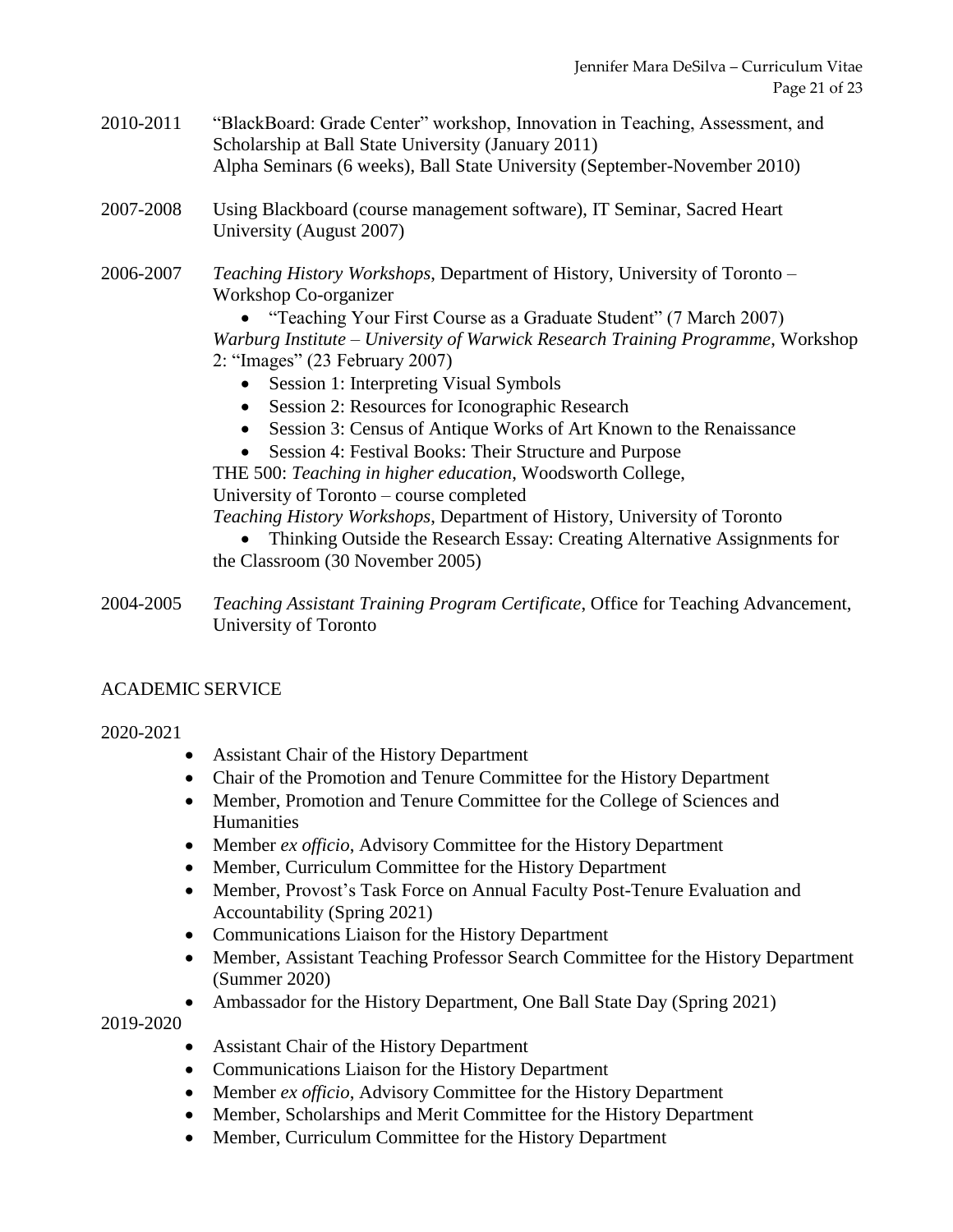• Member, Dean's Advisory Committee, Honors College, Ball State University

### 2018-2019

- Assistant Chair of the History Department
- Member *ex officio*, Advisory Committee for the History Department
- Member, Asian Women's History Search Committee for the History Department and Women's and Gender Studies
- Teller for Chairperson Election, History Department (Fall 2018)

### 2017-2018

- Member, Promotion and Tenure Committee for the History Department
- Interim Director of the MA Program for the History Department (Fall 2017)
- Member, Curriculum Committee for the History Department (Fall 2017)
- New Faculty Mentor, Dr. Emily Johnson
- Faculty Advisor, *The Burkhardt Review*
- Faculty Organizer, Early Modern History Group
- Presenter/Organizer of Workshop for MA Applicants to the PhD, History Department,

### 2016-2017

- Member, African Search Committee for the History Department
- Member, Curriculum Committee for the History Department (Fall 2016)

## 2015-2016

- Coordinator, Honors, Scholarship, and Recognition Ceremony for the History Department, Ball State University
- Chair, Scholarships and Merit Committee for the History Department
- Member, Promotion and Tenure Committee for the History Department
- Decision Point 2 Administrator for the History Department

### 2014-2015

- Coordinator, Honors, Scholarship, and Recognition Ceremony for the History Department, Ball State University
- New Faculty Mentor, Dr. Elizabeth Lawrence
- Member, Scholarships and Merit Committee for the History Department
- Decision Point 2 Administrator for the History Department
- Presenter for the History Department, Explore Ball State Day, September 2014
- 2013-2014
	- Coordinator, Honors, Scholarship, and Recognition Ceremony for the History Department, Ball State University
	- Member, China/Japan Search Committee for the History Department
	- Member, Scholarships and Merit Committee for the History Department
	- Decision Point 2 Administrator for the History Department
	- Presenter for the History Department, Cardinal Preview Day, January 2014
	- Presenter for the History Department, Explore Ball State Day, September 2013

2012-2013

- Coordinator, Honors, Scholarship, and Recognition Ceremony for the History Department, Ball State University
- Member, Scholarships and Merit Committee for the History Department, Ball State University
- Decision Point 2 Administrator for the History Department, Ball State University

2011-2012